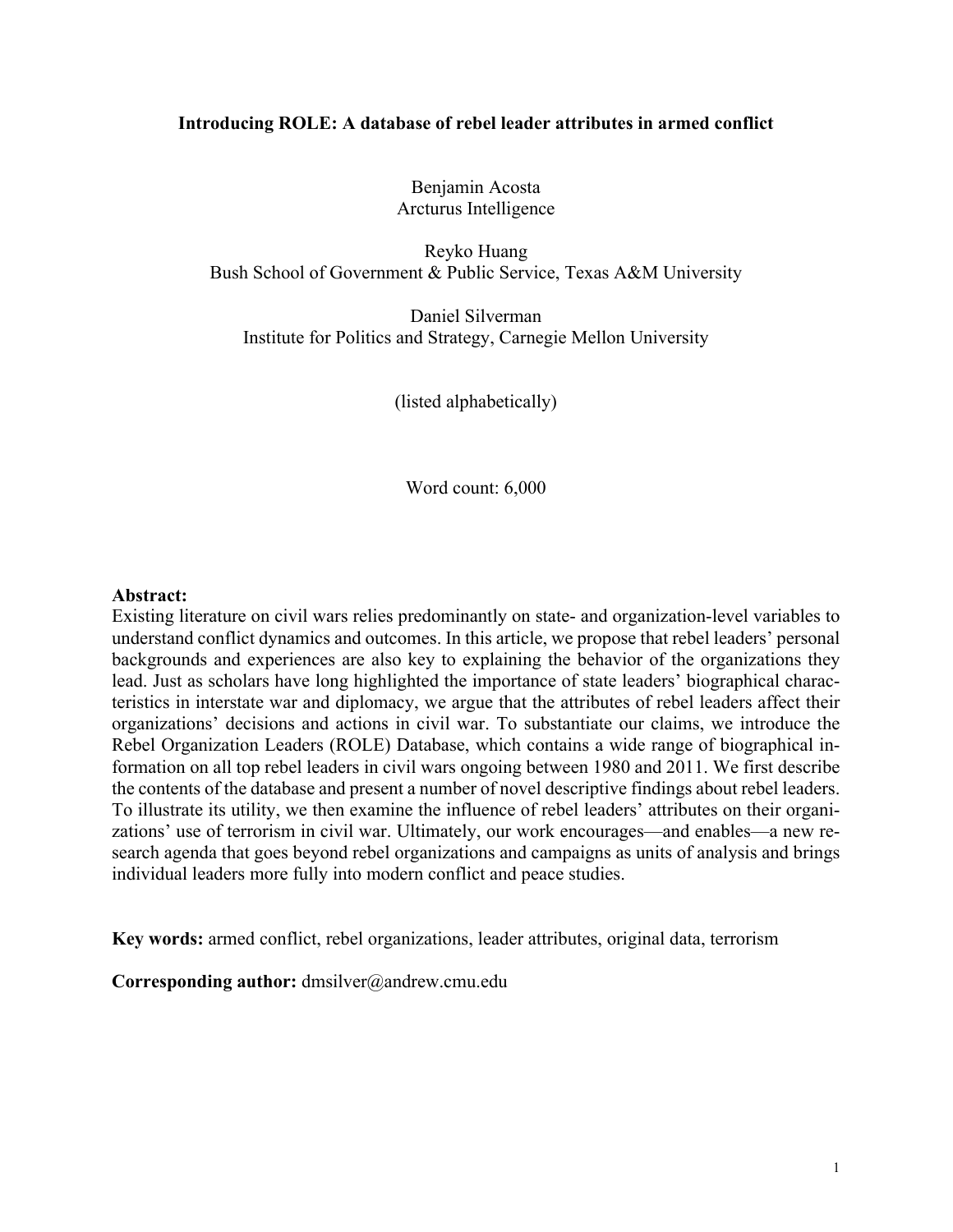Do rebel leaders' personal beliefs, backgrounds, and life experiences matter in armed conflicts? Would the fight for South Sudanese independence have unfolded differently had someone other than John Garang led the secessionist rebel organization? Would the Lord's Resistance Army (LRA) exist without Joseph Kony? How central were Gulbuddin Hekmatyar to the turn of events in the Afghan civil war in the 1990s or Yasser Arafat to the Israeli-Palestinian conflict?

A large body of political science scholarship asserts that individual leaders' attributes, life experiences, dispositional traits, and beliefs influence their decisions during their time in office, thus affecting the course of political events (Saunders, 2011; Kertzer & Rathbun, 2015; Gift & Krcmaric, 2017). In their book on state leaders, Horowitz, Stam, and Ellis (2015: 11) write, 'the formative experiences of political leaders influence everything from the way they evaluate the costs and benefits of using force to the types of military grand strategies they view as most likely to be successful.' Yet, in contrast to rich evidence about how individual differences matter among states leaders, few studies systematically examine how the range of personal backgrounds and life experiences of *rebel* leaders affect world politics.

In this article, we introduce a new database of rebel leader attributes that will enable the kinds of studies of armed nonstate leaders in civil war that scholars have conducted on state leaders in international politics. The Rebel Organization Leaders (ROLE) Database contains a gamut of biographical information for 488 cases of rebel leadership (425 unique individuals) from civil wars ongoing between 1980 and 2011. Below, we first explain our impetus for creating this database. We then describe the data construction process and the types of information ROLE provides. Next, we present a number of novel statistics on rebel leaders to demonstrate ROLE's descriptive potential. Finally, we use the database to investigate how rebel leaders' attributes shape their organizations' use of terrorism, illustrating its ability to help explain key conflict dynamics. Ultimately,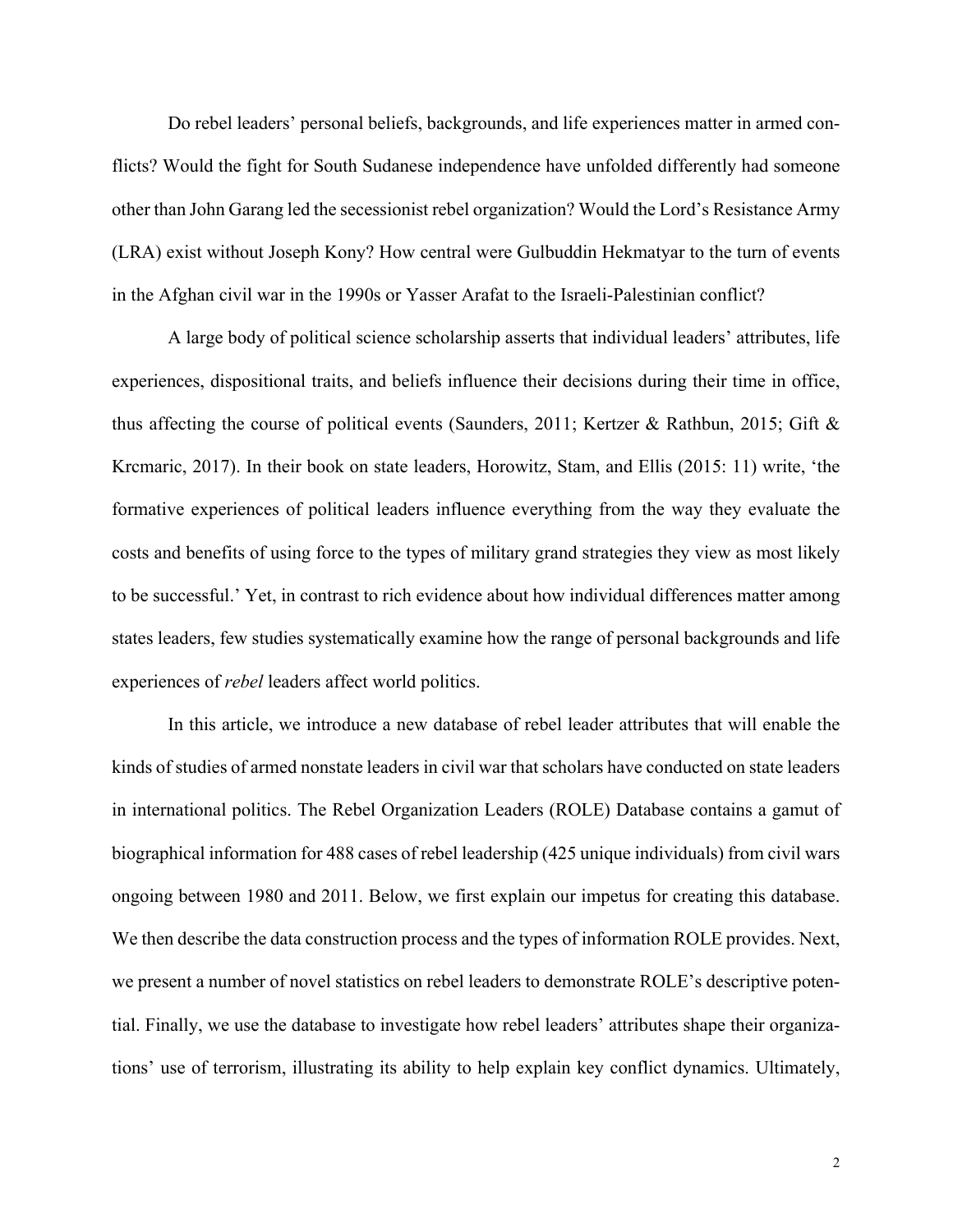these data allow scholars to bring the 'first image' of international politics (Waltz, 1959) more fruitfully into the study of modern conflict.

#### **Leaders, wars, and politics**

Recent studies of violent conflict seek to understand how the features of rebel organizations, such as their origins, troop size, mobilization capacity, funding sources, goals, ideology, and governance affect their use of violence, receipt of external support, conflict outcomes, and postwar trajectories (Asal & Rethmeyer, 2008; Salehyan, Siroky & Wood, 2014; Stanton, 2016; Huang, 2016; Wood & Thomas, 2017; Acosta, 2019; Braithwaite & Cunningham, 2020). Much of this literature has been fueled by a wealth of new data that enabled scholars to conduct systematic cross-national studies of rebel behavior and state-rebel dyadic interactions. Yet, these studies rarely examine whether and how rebel *leader* characteristics matter for explaining political outcomes. The implicit assumption is that state attributes, rebels' organizational features, and situational imperatives override any idiosyncratic differences in leader traits across conflicts.

However, scholarship on the role of state leaders in world politics suggests this assumption may break down upon closer scrutiny. Rather, the effect of rebel leader attributes on civil wars is likely an area in which a lack of systematic data led scholars to eschew asking certain kinds of questions, while the availability of organization-level data encouraged scholars to privilege certain kinds of arguments. Consequently, conflict scholarship largely sustains a blind spot regarding how differences in rebel leaders' individual characteristics affect outcomes such as rebels' use of terrorism, ability to govern, willingness to negotiate, or likelihood of victory.

For instance, studies of state leaders show that American presidents held different beliefs about the origins of threats, which shaped their respective military intervention strategies during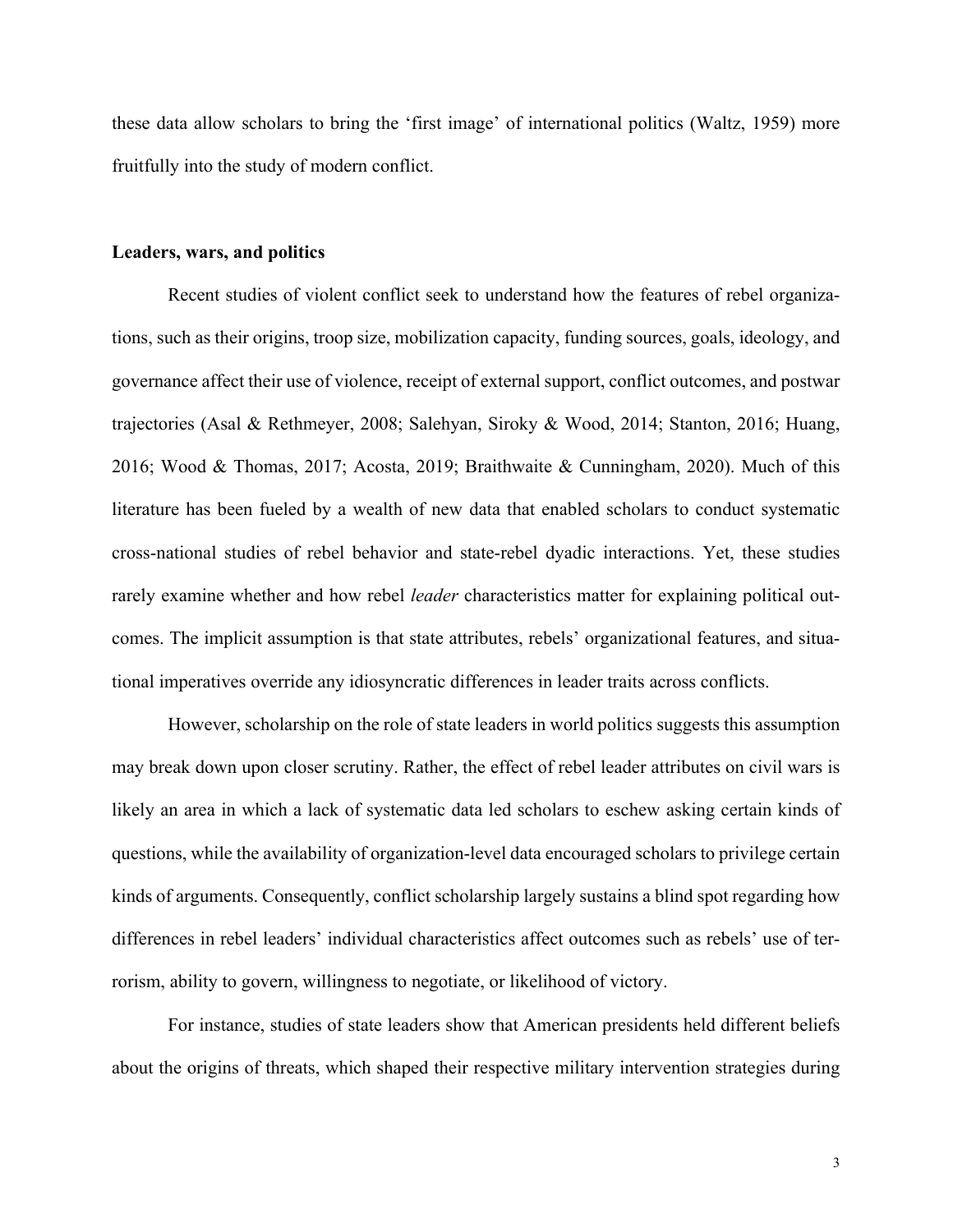the Cold War (Saunders, 2011); that past military (but not combat) experience makes state leaders more likely to use force (Horowitz, Stam & Ellis, 2015); that a history of interactions between two heads of state influence how they settle later crises (Goemans, Gleditsch & Chiozza, 2009); that leaders vary systematically in their social preferences, affecting how they bargain with other states (Kertzer & Rathbun 2015); and that prior experiences of state leaders shape their pursuit of democratization (Gift & Krcmaric 2017). These findings motivate us to ask whether personal backgrounds and experiences also influence the decision-making processes of rebel leaders in violent conflict. Ample case-based evidence suggests they do (e.g. see Reno, 2011; Derluguian, 2003), yet scholars have thus far lacked comprehensive individual-level data with which to examine such questions.

Existing research certainly recognizes the importance of rebel leaders and theorizes about their incentives. For example, in a study of rebel recruitment of female fighters, Wood and Thomas (2017: 33) assert, 'women are present [in rebel organizations] only when an organization's leadership makes the explicit decision to openly recruit women.' Similarly, a study of rebels' use of terrorism in civil war by Fortna, Lotito, and Rubin (2019: 783) maintains that it highlights 'rebel leaders' agency in the choice of terrorism.' Nevertheless, empirically, these and other studies assess the effect of rebel groups' *organizational* attributes—rather than any feature of rebel leaders on outcomes, suggesting a potential mismatch between theory and empirics. In other works, scholars examine the effects of rebel leader selection processes (Cunningham & Sawyer, 2019), rebel leadership change (Lutmar & Terris, 2019), and leadership removal (Abrahms & Potter, 2015) on the course of conflict. Yet, these studies do not look at who rebel leaders are *as individuals* and how their personal biographies bear on their conduct in war.<sup>1</sup> And while a growing literature on

<sup>&</sup>lt;sup>1</sup> See Appendix Table A1 for a comparison of ROLE with other recent datasets on rebel organizations and leaders.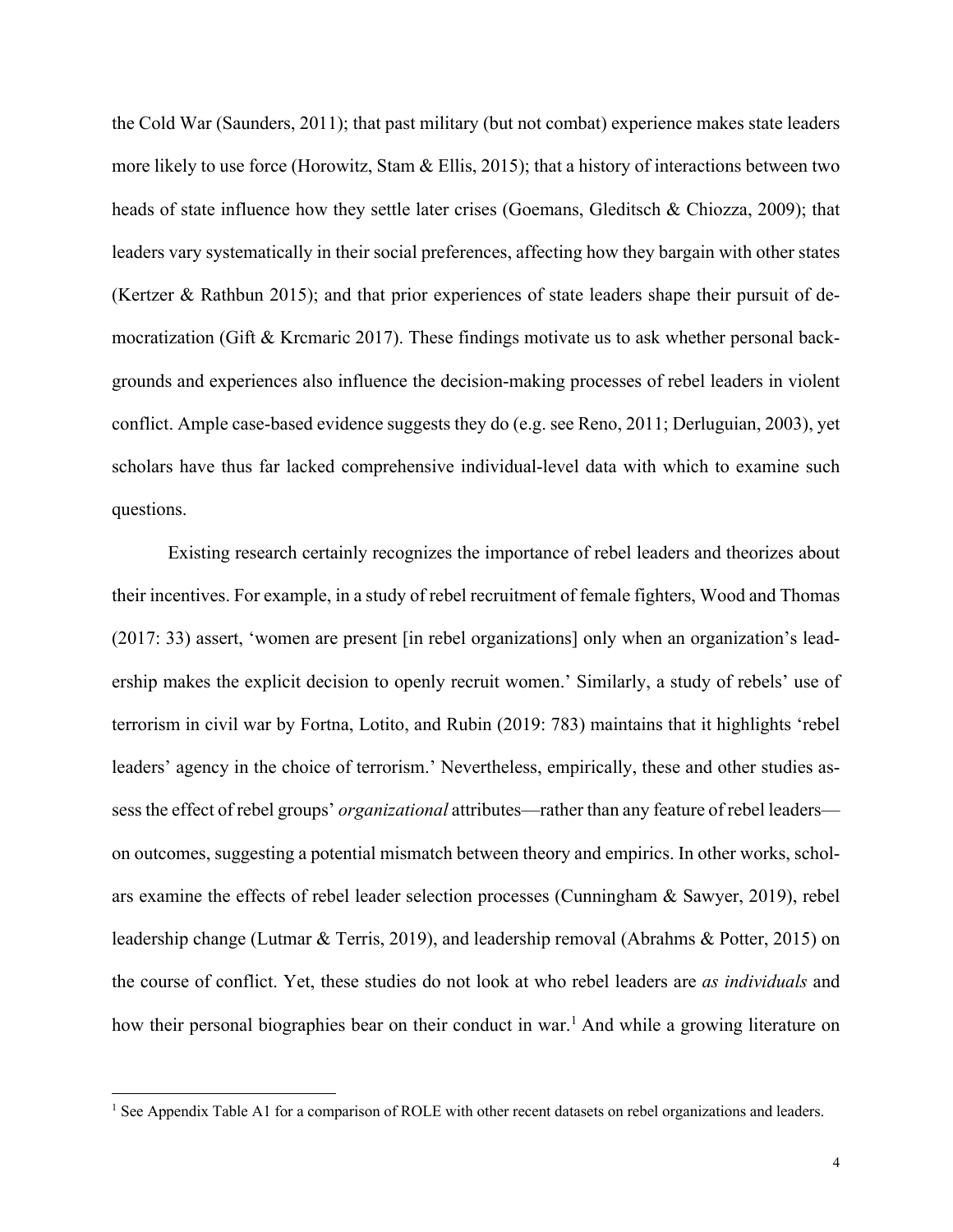the micro-foundations of civil war offers theories about individual fighters and civilians (e.g., Silverman, Kaltenthaler, and Dagher, forthcoming), the decision-making of rebel leaders remains under-explored.

Two recent studies break new ground. First, Prorok (2016, 2018) examines the influence of rebel (and state) leaders' war culpability—whether they initiated or inherited a conflict—on their willingness to continue the fight. Second, Doctor (2020) uses original data on rebel leaders' military and political experiences to explain rebel fragmentation in civil wars. ROLE advances research in a similar direction, providing a far more comprehensive set of biographical data including leaders' family, educational, professional, political, and other backgrounds and experiences. The database thus opens up numerous possibilities for innovation in the 'personal biography approach' (Krcmaric, Nelson & Roberts 2020) to conflict and peace studies.

#### **The Rebel Organization Leaders (ROLE) Database**

To enable new research on how rebel leader attributes shape war dynamics and outcomes, we developed the Rebel Organization Leaders (ROLE) Database. ROLE marks the first database of its kind, providing a wide range of information on the personal biographies associated with 488 cases of rebel leadership (by 425 unique individuals) during major anti-state wars ongoing between 1980 and 2011. ROLE's list of rebel leaders derives from Prorok's dataset (2016), which identifies the top leaders of all rebel organizations in the Non-State Actors in Armed Conflict Dataset (NSA) (Cunningham, Gleditsch & Salehyan, 2013).2 Following Prorok (2016: 76), we define a rebel organization's *top leader* as 'the individual who exerts ultimate decision-making authority over major group policies,' identifiable as such either because they formally held the organization's highest

<sup>2</sup> Appendix Section 2 explains how we modified Prorok's list to arrive at ROLE's list of leaders.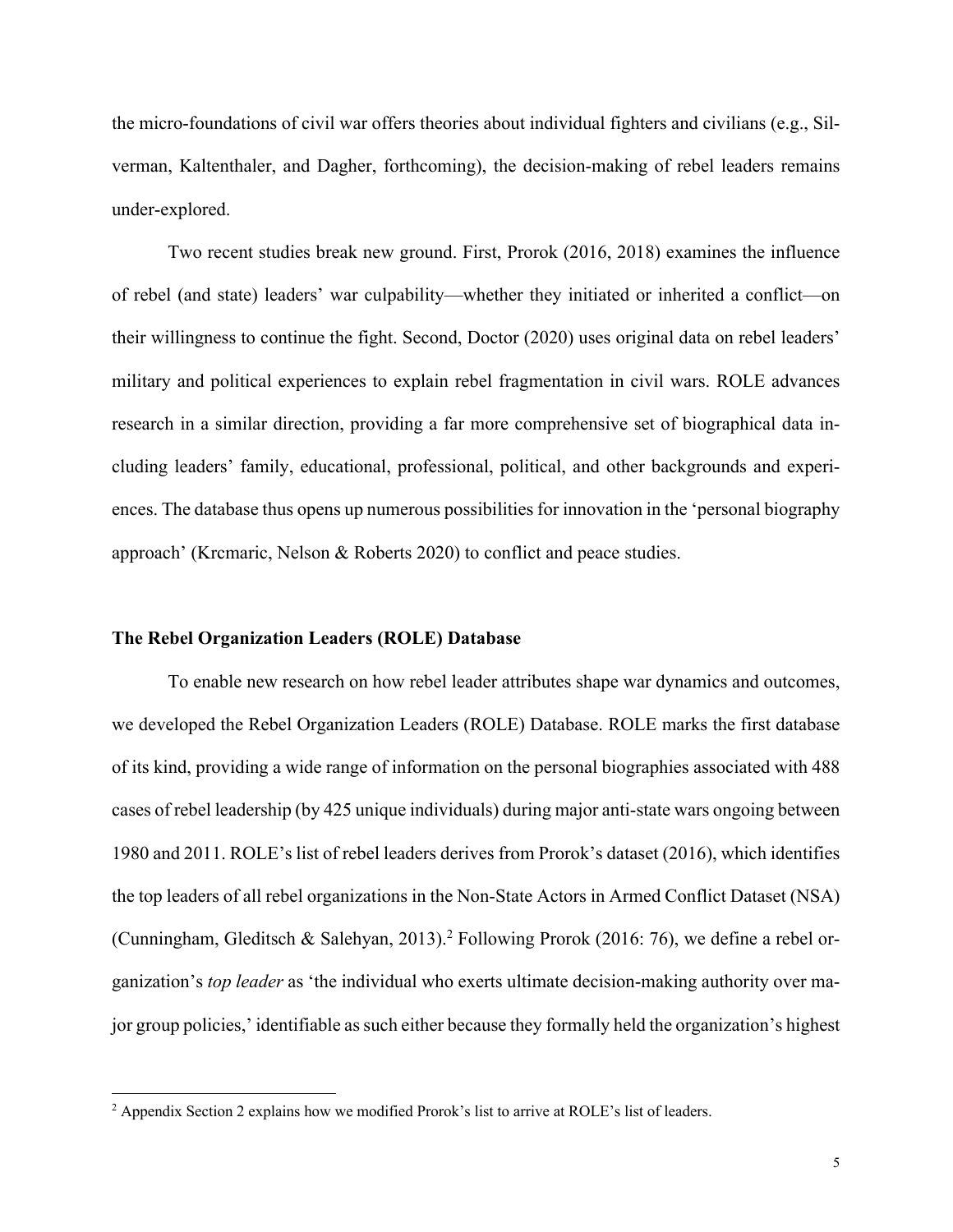position or sources agree that they held the foremost power within the organization. ROLE can be structured into multiple units of analysis, including a static version (aggregated), a dynamic version (unique entries by year), or combined forms depending on research needs and foci. For the study at hand, we operationalize the unit of analysis at yearly intervals for each case of leadership. We thus have information on 488 rebel leadership cases for their respective durations, culminating in 2,072 *rebel-leadership years* (rows).

Given its origins, ROLE readily aligns with the widely used UCDP/PRIO family of conflict datasets (Gleditsch et al., 2002), combining easily with existing information on conflict intensity and outcomes, peace agreements, external intervention, international peacekeeping, and more. Additionally, with future substantive and temporal expansions in mind, we designed the database for compatibility with other key conflict datasets such as the Revolutionary and Militant Organizations Dataset (REVMOD) (Acosta, 2019).

ROLE contains data on rebel leaders' family, educational, and occupational backgrounds; paths to power; physical and mental health; and political, military, and international experiences.<sup>3</sup> Table I displays summary statistics of the variables included in ROLE.<sup>4</sup> As a reference point for deriving a theoretically meaningful and empirically feasible set of leader characteristics, we used the Leader Experience and Attribute Descriptions (LEAD) dataset (Horowitz, Stam & Ellis 2015), the most comprehensive dataset of heads of state, to develop many of our variables.<sup>5</sup> This

<sup>3</sup> Most of the variables in ROLE are measured *pre-leadership*. This measurement strategy had several rationales. First, it helps ensure that our variables are not caused by war dynamics since they are measured prior to leadership. Second, it facilitated data collection at scale across a wide range of leader attributes. Third, it circumvented the difficulty of observing year-to-year changes in our variables.

<sup>4</sup> Summary statistics represent the static version of ROLE. We also constructed a dynamic-annual version.

<sup>&</sup>lt;sup>5</sup> Our codebook elaborates fully on each variable.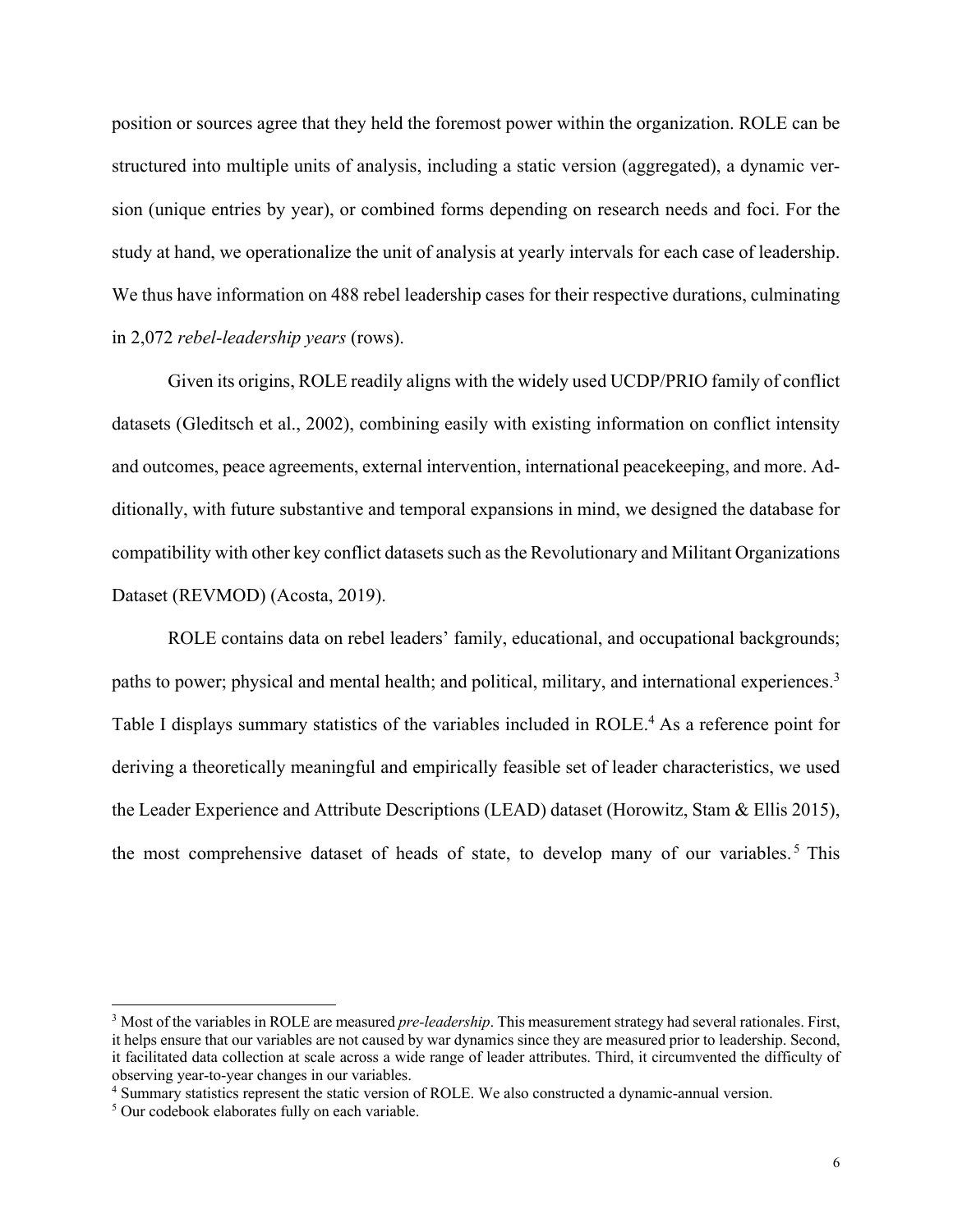mirroring between LEAD and ROLE allows researchers to assess the same set of variables in dyadic state-rebel analyses and thereby compare state and rebel leaders along like dimensions.<sup>6</sup>

#### [Table I here]

As a central feature of ROLE, we compiled a 'coding supplement' for each leader, recording every coding decision about the individual and citing at least one reliable source to justify each data point. This practice instills a high degree of transparency which we believe significantly enhances ROLE's contribution, as we release these full coding supplements along with the database so that scholars can evaluate (and, we hope, continuously bolster) our data.

As documented in the supplements, we consulted a wide range of sources to code leader biographies. This includes major international and local newspapers (we found obituaries particularly useful); scholarly books and articles (on specific leaders or, more often, their organizations or conflicts); autobiographies, biographies, and memoirs; existing conflict datasets with organizational profiles (e.g., the *South Asia Terrorism Portal*), various compendia (e.g., Bartrop's *A Biographical Encyclopedia of Contemporary Genocide*, Newton's *Famous Assassinations in World History*, and Rowman and Littlefield's *Historical Dictionary* series) and publications from international and non-governmental organizations, local and foreign governments, and rebel organizations themselves. Coders consulted sources in multiple languages in addition to English, including French, Spanish, German, various Arabic dialects, Hebrew, Hindi, Indonesian, and Russian.

<sup>6</sup> For example, LEAD shows that 13% of state leaders since 1980 have had combat experience. The figure is 46% in ROLE, suggesting rebel leaders are far more likely to have personally seen the costs of war.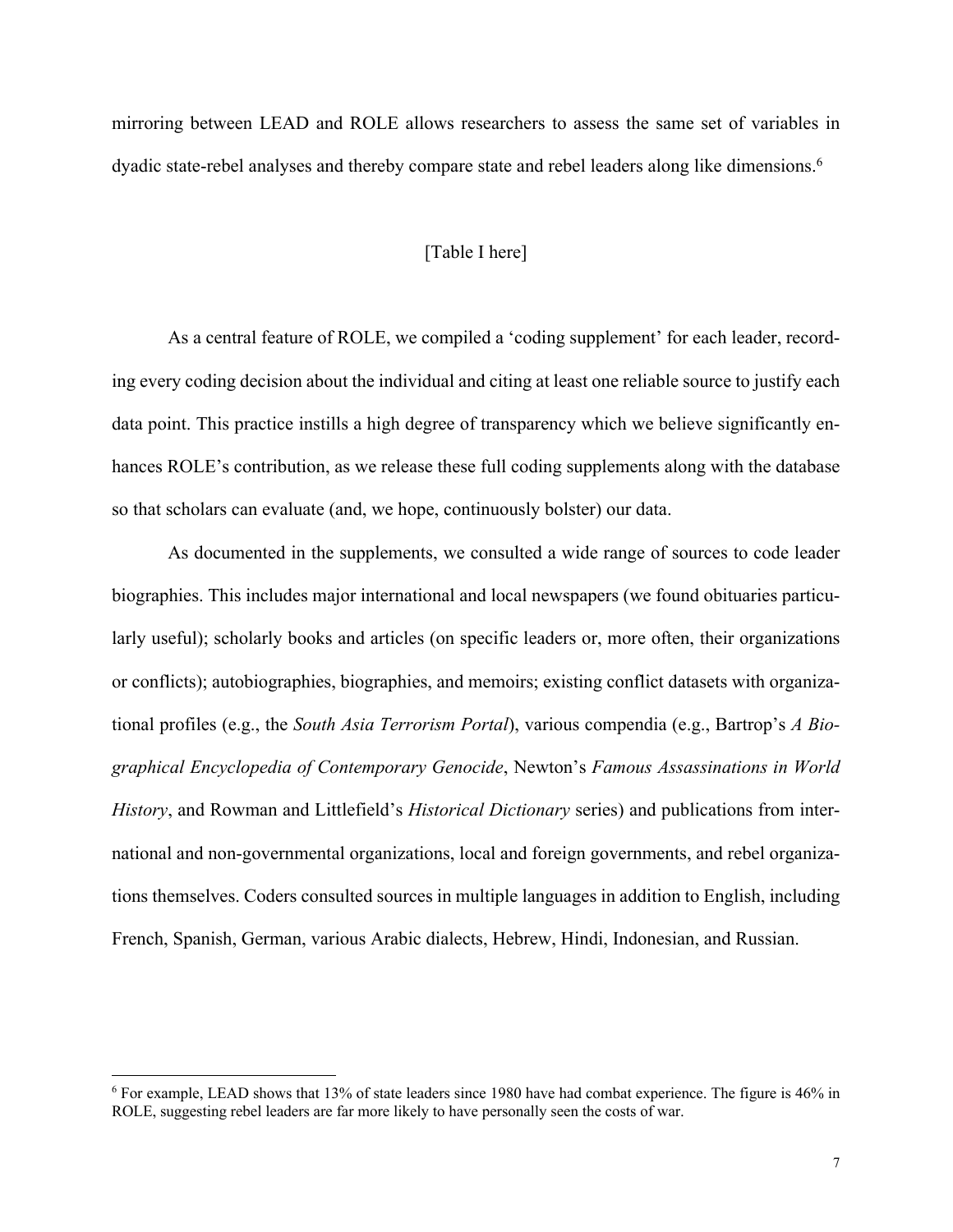Collecting detailed data on some leaders proved challenging;<sup>7</sup> careful inspection shows that missingness centers on poorer, non-English speaking, and autocratic states.<sup>8</sup> Still, we successfully coded complete or near-complete entries for 377 (more than 77%) of the 488 leadership cases included in ROLE, with the rest coded to varying degrees. We also conducted multiple intercoder reliability tests to ensure uniform and quality data collection (see Appendix, Section 6).

#### **Rebel leader profiles: descriptive statistics**

Who leads rebel organizations? We highlight several descriptive results that elucidate key insights about modern conflict.

First, ROLE shows that rebel leaders in civil wars since 1980 have been overwhelmingly well-educated. As Figure 1 indicates, a remarkable 70% of rebel leaders on whom we found schooling information (247 out of 354 leaders) held degrees in higher education. More specifically, 49% of all rebel leaders earned a bachelor's degree or equivalent, while 21% (73 leaders) earned a master's or doctorate. In fact, leaders with postgraduate degrees outnumber leaders who never finished (or attended) secondary school (73 vs. 38 individuals).<sup>9</sup> Furthermore, before leading a rebellion, many pursued a military career (16%), teaching career (13%) (including a number of political scientists, economists, and other scholars), or career as a politician (10%). These findings align with the broader observation that social movement leaders often hold degrees in higher education and hail from middle- or upper-social classes (Morris & Staggenborg, 2004: 174). ROLE confirms this to be the case among leaders of armed rebel organizations.

 $<sup>7</sup>$  Notably, the LEAD database similarly reports significant missingness on various leader attributes despite the greater</sup> paper trails of heads of state.<br><sup>8</sup> See Appendix, Section 4, for efforts to examine and account for missingness.

 $9$  It is possible that rebel leaders on whom we lack schooling information are less educated than their peers. Yet, even in the extreme case in which *none* of the leaders on whom we lack data earned at least a bachelor's degree, over 50% of the sample will still have earned one.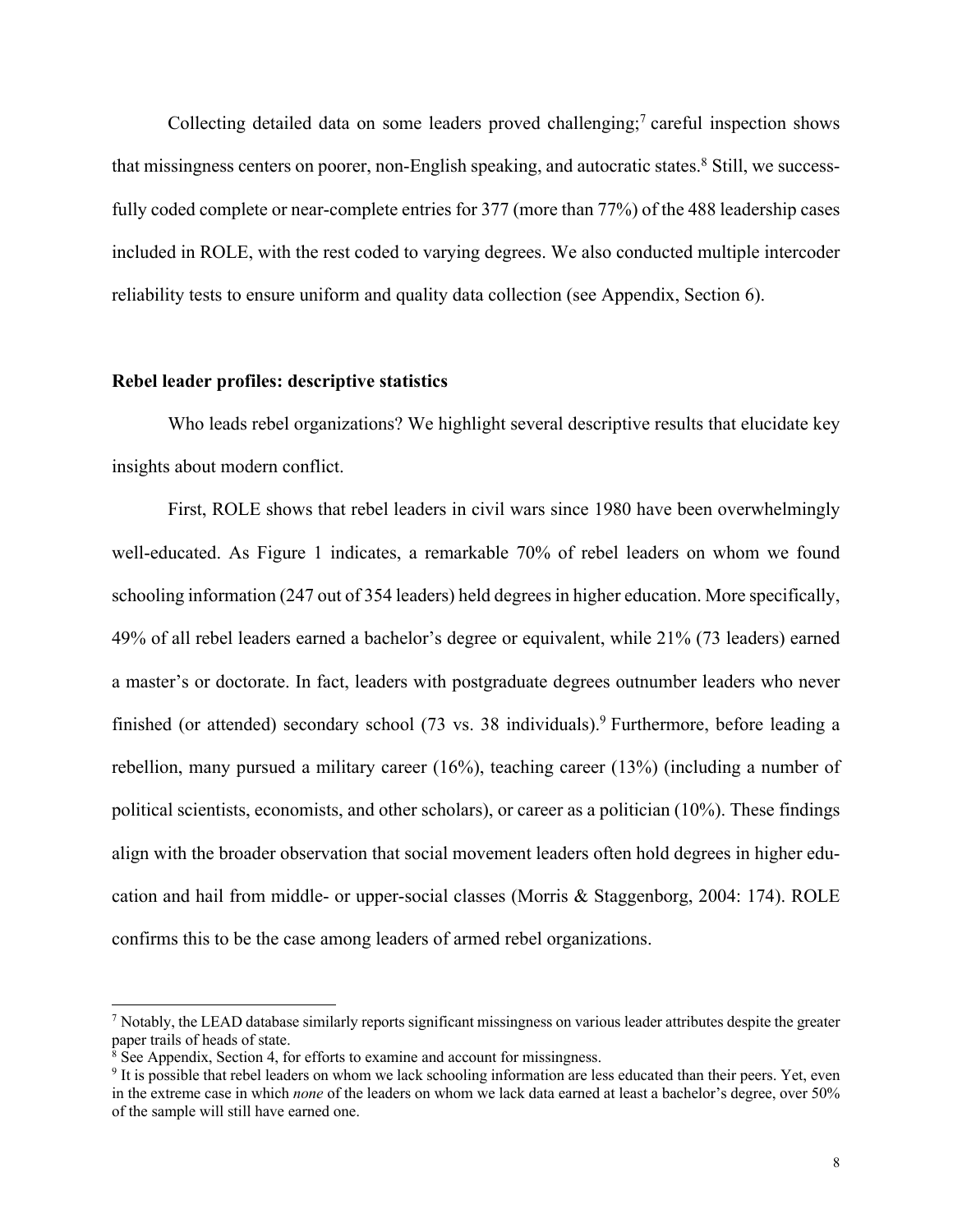#### [Figure 1 here]

ROLE also reveals that 38% of rebel leaders studied abroad in a formal school setting before their leadership tenure. Examples of such leaders include the Lebanese National Movement leader Kamal Jumblatt, who obtained a bachelor's degree at the Sorbonne in Paris before returning to Beirut for a law degree, and Nurul Islam, leader of Myanmar's Arakan Rohingya Islamic Front, who completed a diplomacy training course at the University of New South Wales in Australia and a law degree in human rights from the University of East London. In contrast, neither Vellupillai Prabhakaran, the head of the Liberation Tigers of Tamil Eelam, nor Gerry Adams, the leader of Northern Ireland's Provisional Irish Republican Army, earned university degrees, as both ended formal education with secondary school. Overall, 60% of rebel leaders spent significant time abroad, whether for work, study, exile, or military training, suggesting fairly cosmopolitan backgrounds.

A second striking finding showcases Alice Auma (a.k.a. Lakwena), who led the Holy Spirit Movement in Uganda in the late-1980s. She represents the *only* female to hold the reins of a rebel organization in the civil wars in the 1980-2011 UCDP-dyadic dataset. During the last four decades, while women participated widely in many rebel movements (Wood & Thomas, 2017) and often assumed combat and leadership roles, they almost never took the helm of militant nonstate organizations. The relative absence of women in top leadership positions of social movements likely reflects broader gender inequalities in society (Morris & Staggenborg, 2004), an argument which our data show also pertains to rebel organizations.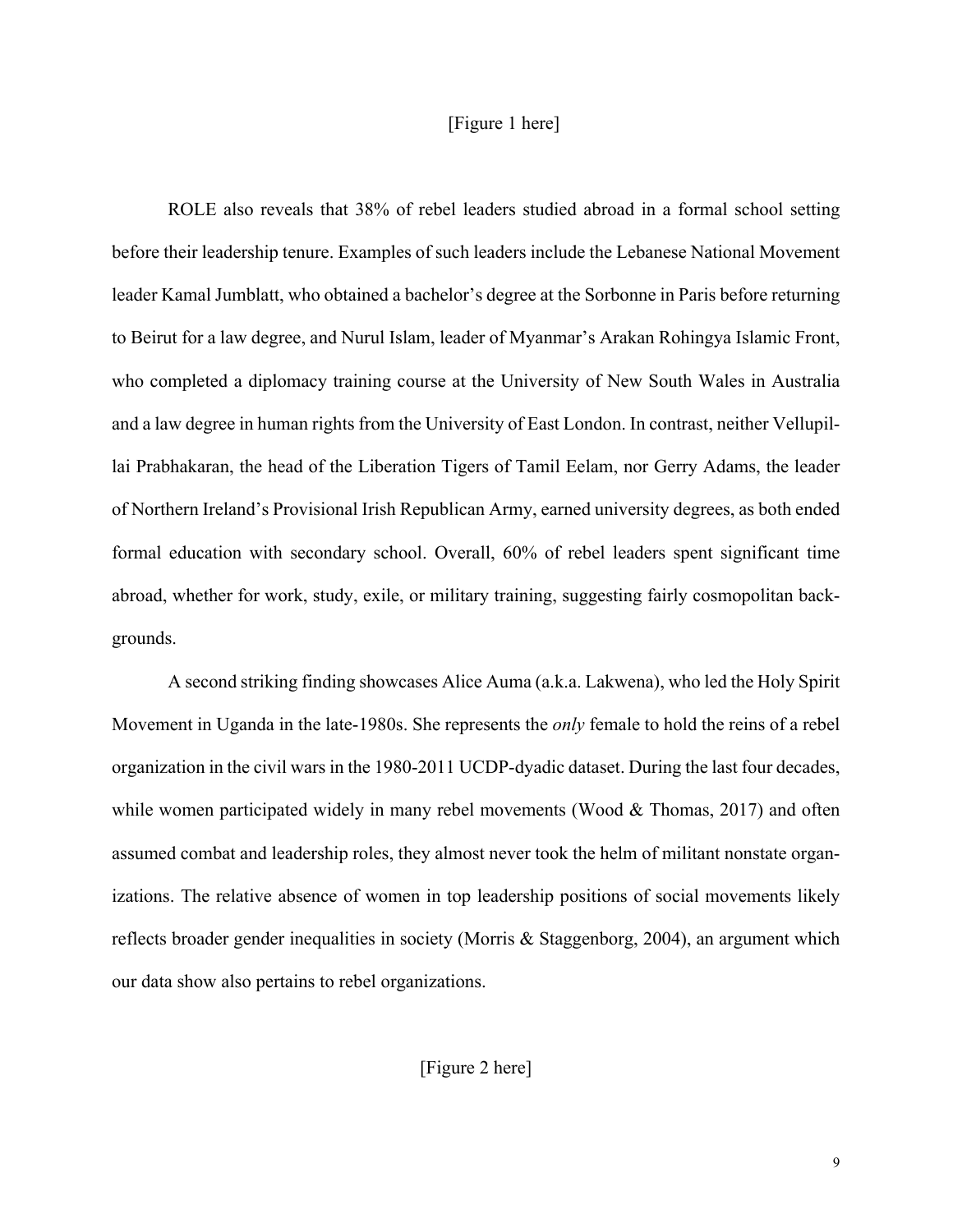Third, in contrast with popular images of youth-led revolutionary movements in contexts such as the 1979 Iranian Revolution, the 1989 Velvet Revolution, Tiananmen Square in 1989, and Tahrir Square in 2011, we find that rebel movements are regularly led by middle-aged men; the average starting age for a rebel leader is 41 years old.<sup>10</sup> As Figure 2 illustrates, 62% of rebel leaders took control of their organization in their 30s and 40s; just 15% did so before the age of 30, and only 23% after the age of 50.

Individuals overwhelmingly assume rebel leadership at older ages, towing along life experiences beyond rebel militancy when they take power. Consistent with this notion, most rebel leaders are married (86%) and have children (78%). Overall, ROLE depicts a 'typical' rebel leader as a middle-aged male who is married with children, has prior work experience, holds at least a bachelor's degree, and has lived abroad.<sup>11</sup> This average profile suggests that leaders of rebel organizations do not look so different from leaders of other types of social movements (or other organizations in general), and that rising through the ranks of rebel leadership requires skills, experience, and credibility that derive from some combination of education, age, familial ties, and/or pre-rebel professional and international experience. Yet, this brief data exploration also makes clear that rebel leaders are not simply interchangeable 'knights' on a battlefield. Rather, they vary widely along personal and professional dimensions, allowing scholars to examine how such variation informs their wartime choices, behavior, and leadership skills.

 $10$  Strikingly, leadership entry age ranges from 9 to 113. In the case of the 9-year-old Htoo twins from Myanmar, a local pastor reportedly named them joint leaders of the God's Army organization after 'God' spoke to him. As for Pu Kyaung Long, head of Myanmar's Lahu National United Party (LNUP), he reportedly lived to 120 and founded the LNUP seven years before his death. Excluding these outliers, the range is 14 to 88.

 $11$  The most common faith for rebel leaders in ROLE is Islam (49%). Care should be taken, however, not to conflate Muslim leaders and Islamist organizations—we added the Islamist organization variable from Wood & Thomas (2017) and found a correlation of 0.58 with Muslim leadership. While all Islamist organizations have Muslim leaders, many secular-nationalist and Marxist organizations do, too.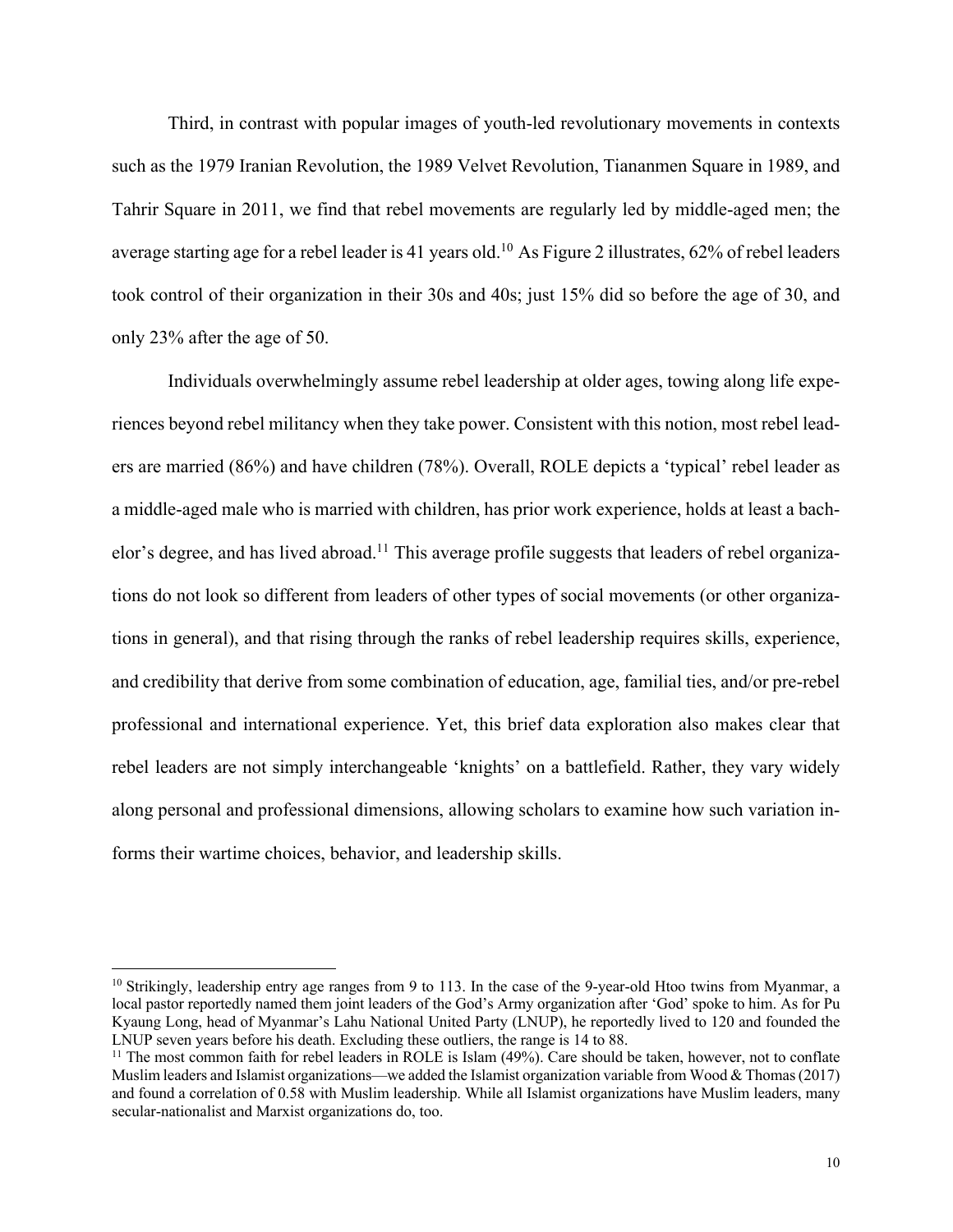#### **Rebel leader attributes and the use of terrorism in civil war**

ROLE has wide applicability in the study of armed conflict. To illustrate, in this section we use ROLE to contribute to the literature on rebel organizations' use of terrorism in civil war. In particular, we argue that rebel leaders' *education* and *combat experience* affect their wartime decisions around the use of terrorism, defined as 'the systematic use of intentionally indiscriminate violence against public civilian targets to influence a wider audience' (Fortna, Lotito & Rubin, 2018: 783).

First, we expect that education should make rebel leaders more likely to eschew terrorism in war. There are several potential mechanisms for this. To begin with, studies find that education positively affects cognitive ability, intelligence, reasoning, and working memory, and that these effects last well beyond formal schooling and into old age (Guerra-Carillo, Katovich & Bunge, 2017). Education also provides political awareness and the skills needed to effectively engage in political activity (Dahlum & Wig, 2017). If rebel leaders weigh the costs and benefits of wartime tactics, then more educated leaders may be more cognizant of the strategic pitfalls of terrorism – including public backlash, lower odds of concessions, and reduced chance of victory – and hence more likely to refrain from its use (Fortna, 2015; Abrahms, 2018). Furthermore, ensuring restraint in war requires that rebel leaders provide formal instruction to their fighters to build discipline, and this often includes 'detailed lessons about history, politics, religion or other theories of social organization' (Hoover Green, 2016: 625). Rebel leaders who themselves obtained formal education may be more capable of such exercises of organizational control. Finally, schooling also typically expands one's domestic and international social networks (Huang, Silverman & Acosta, forthcoming), increasing the reputational costs of allowing fighters to use terrorist tactics.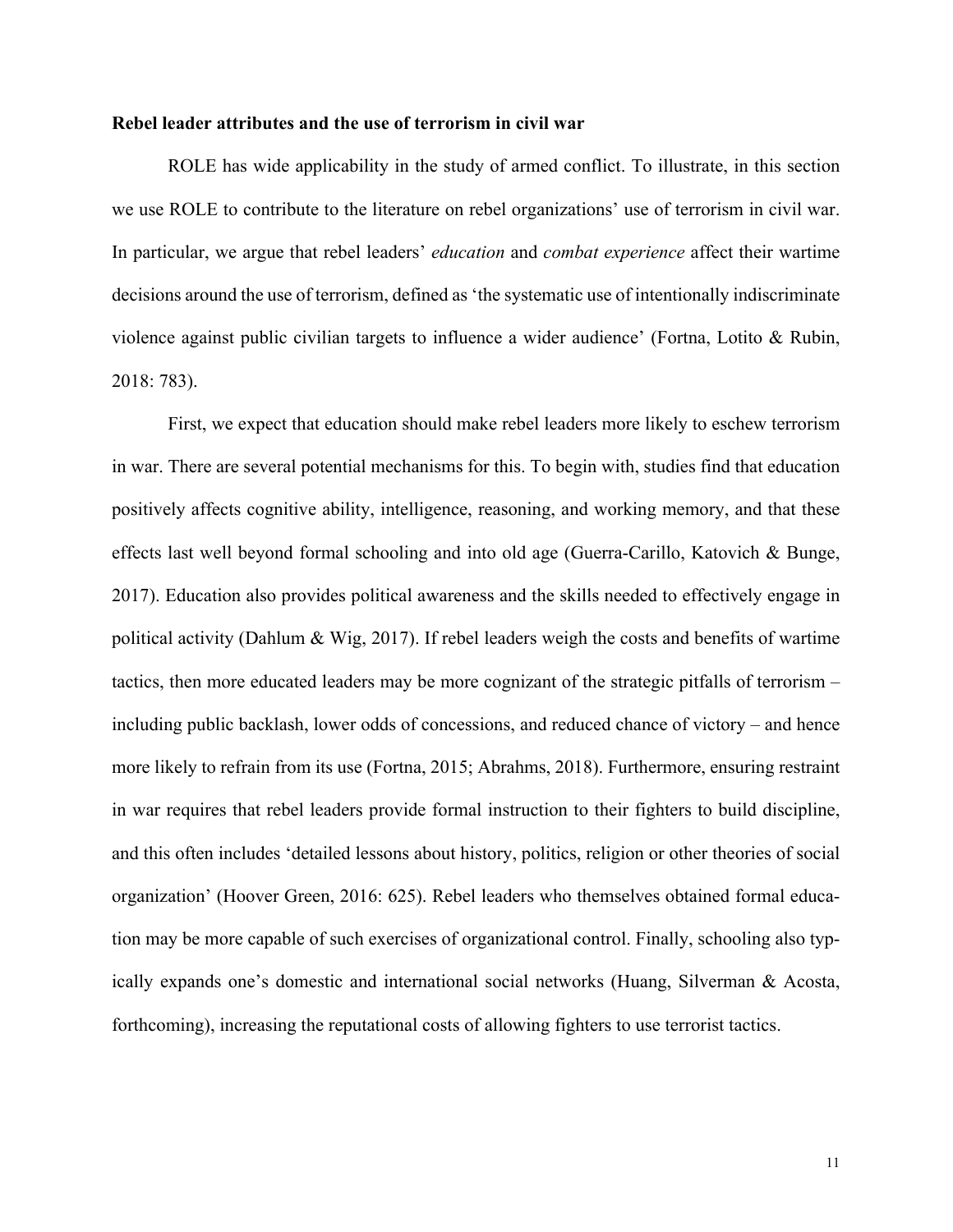Second, we expect that rebel leaders with combat experience should be more likely to avoid using terrorism. Experience is a strong teacher, and leaders with combat experience should better appreciate the strategic costs of terrorism and understand alternative methods of fighting. They should also better grasp the exigencies of modern war, including the domestic and international political ramifications of tactics that may have short-term payoffs but can undermine their longrun goals, not least by violating international norms of war (Jo, 2015). As with education, experience with combat can also equip rebel leaders to better instill organizational discipline and control over their fighters, given their greater exposure to norms and tactics of military command (Doctor 2020). There may be a psychological mechanism at work as well: studies show that exposure to wartime violence increases individuals' capacity for empathy and preference for more pro-social outcomes (Hartman & Morse, 2020), suggesting that wartime combat experience may increase rebel leaders' aversion to indiscriminate civilian death.<sup>12</sup>

#### **Research design**

To assess our hypotheses, we use ROLE's data on rebel leadership alongside conventional organizational and state-level variables. For the dependent variable, we use measures of terrorism at the organization-year level from the Terrorism in Armed Conflict (TAC) dataset (Fortna, Lotito & Rubin, 2018). TAC is based on a careful process of matching incidents in the Global Terrorism Database (GTD) with the organizations or movements that perpetrated them, and is ideally suited for studying rebel use of terrorism.

We use two variables from ROLE to capture the leader attributes we highlighted above as crucial to rebel terrorism use. The first is *Education*, a six-point ordinal measure of the leader's

<sup>&</sup>lt;sup>12</sup> The correlation between education and combat experience is modest, at only  $r=0.23$ . We also found little evidence of a meaningful interaction effect between them.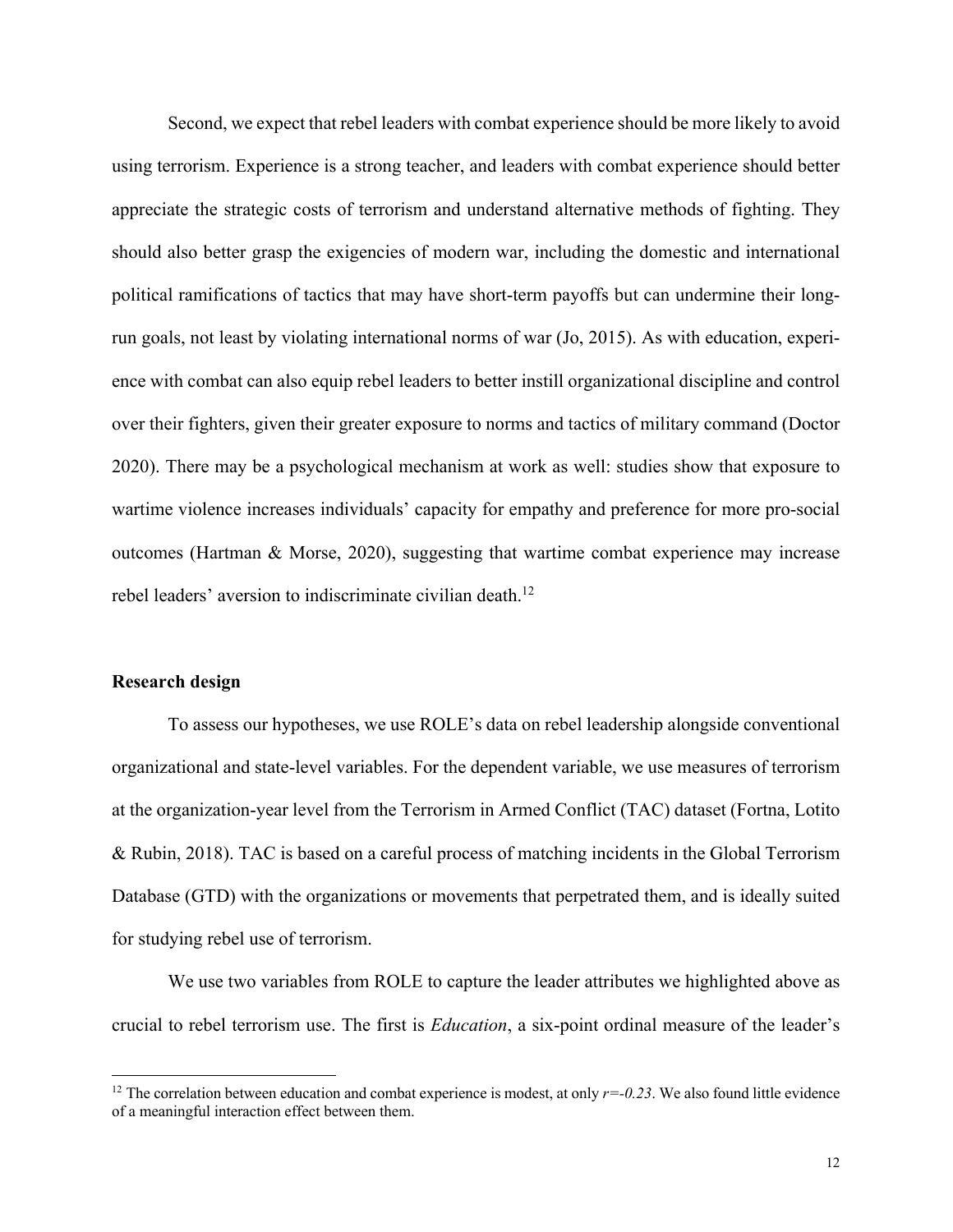educational attainment ranging from no primary education to completion of a doctoral degree. The second is *Combat experience* prior to leadership, a binary variable. We recognize that leaders with education and combat experience may be more likely to have other attributes and experiences that make terrorism less appealing. We include two of these. A continuous measure *Age* captures leaders' age during the year in question; with age comes better emotional control, social reasoning, and big-picture thinking (e.g. Baltes, 1993), making it possible that older leaders are better able to resist short-term impulses to use terrorism. A binary indicator *Military experience* captures whether or not a leader has had experience serving in a state's military; we wish to separate combat experience from socialization into a military more broadly. These factors also expand the range of leader attributes included, demonstrating more of the explanatory value of ROLE.

We control for several other factors linked to rebels' use of terrorism in the literature. At the organizational level, these include: *Rebel strength*, given the widespread perception of terrorism as a 'weapon of the weak' (Abrahms, 2018); *Rebel centralization*, which may inhibit terrorism since rebel leaders are more likely to recognize its costs than their foot soldiers (Abrahms & Potter, 2015); and *Foreign support* and *Natural resource use*, which are both thought to, among other things, dissociate rebels from their local civilian support bases and thus make them less concerned about civilian harm (Fortna, Lotito & Rubin, 2018). At the contextual level, we include *GDP per capita*, as some scholars identify poverty as a key source of terrorism (Abadie, 2006), *Democracy*, which some view as increasing a state's vulnerability to terrorism (San-Akca, 2014), *Territorial dispute*, as others argue that rebels fighting over territory find terrorism attractive (Holtermann, 2019), and *Conflict duration*, given that terrorist conflicts tend to last longer than other types of disputes (Fortna, 2015).<sup>13</sup>

<sup>&</sup>lt;sup>13</sup> Table A2 in the Appendix shows the range of each control variable and its data source.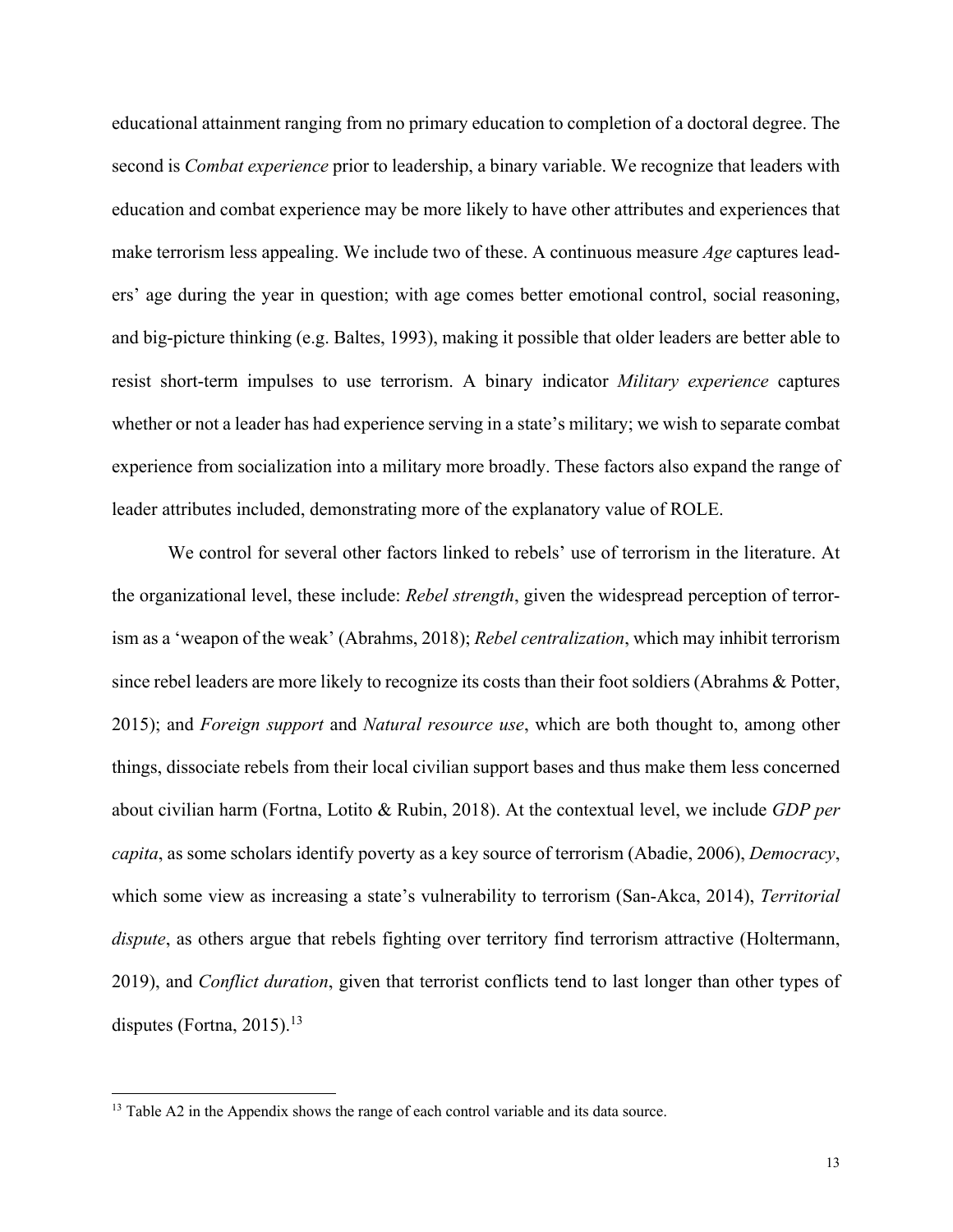#### **Empirical results**

We test our expectations using negative binomial regression models with country-clustered standard errors. The results are reported in Table II. The first two models (M1 and M2) use a high estimate of the number of terrorist fatalities inflicted per organization-year from TAC, and the last two (M3 and M4) use a low estimate. M2 and M4 include rebel leader attributes, while M1 and M3 include only the organizational and contextual variables, allowing us to compare the impact of leader attributes with variables at other levels of analysis.

#### [Table II here]

The models show that rebel leader attributes are strongly associated with terrorism use. In particular, they indicate that leaders with more education and leaders with combat experience use significantly less terrorism in their campaigns, supporting our primary expectations. Other rebel leader attributes also matter – prior military experience is associated with increased likelihood of terrorism use while age is associated with a decreased likelihood of use (though the latter is statistically significant in only one of two models). Interestingly, these results mirror findings on state leaders' propensity to use force abroad (Horowitz, Stam & Ellis, 2015), in which combat experience makes leaders more restrained, while military training without such experience makes them more aggressive. These results merit further investigation and highlight promising links between research on rebel and state leader behavior.

The effects of rebel leader attributes are substantively significant as well. Figure 3 displays the marginal effects of rebel leader education and combat experience on the predicted number of annual terrorist fatalities inflicted by rebel organizations (results from Table II, M4). Each additional level of education attained by the rebel leader is associated with an average of 21 fewer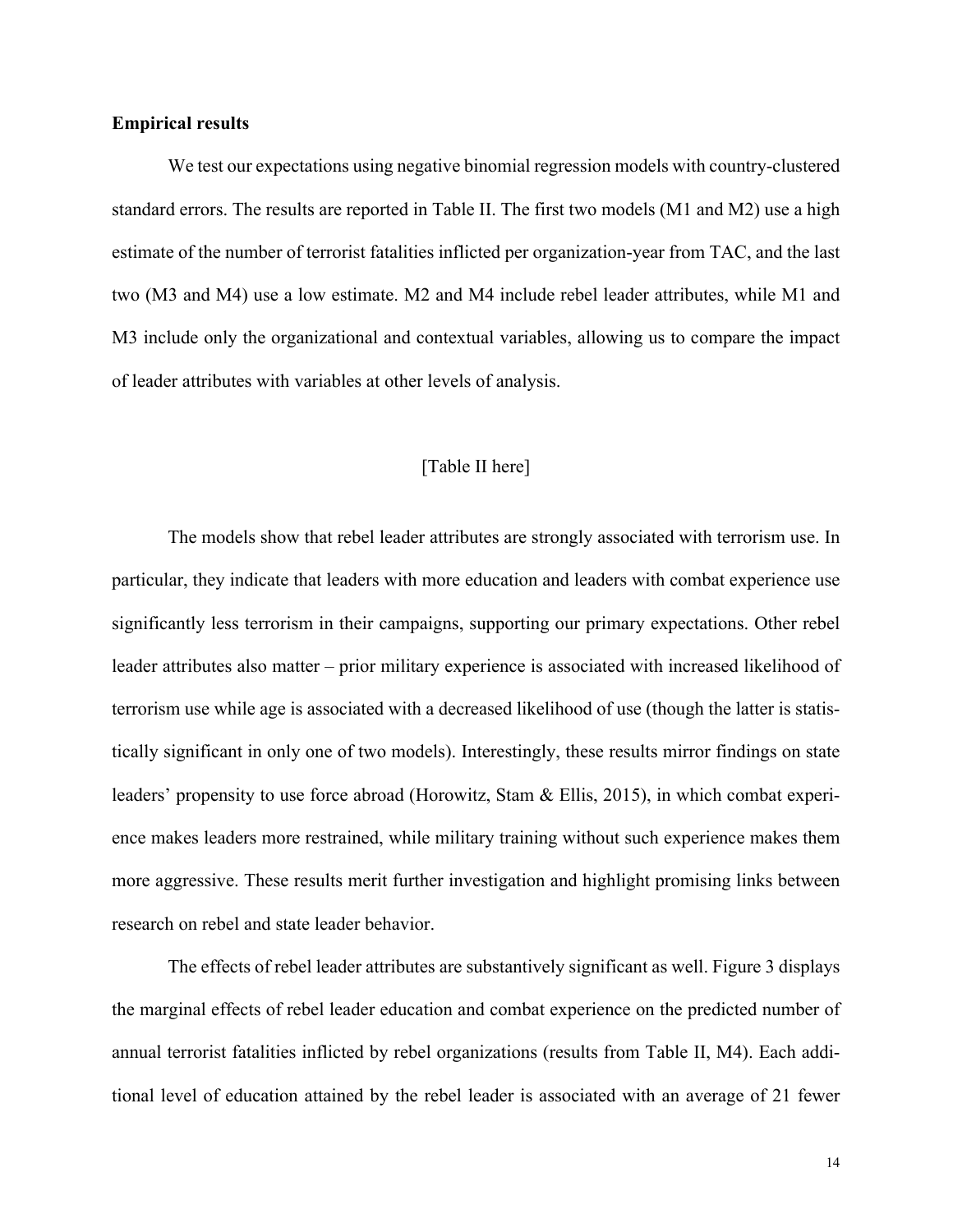terrorist fatalities per year, while the leader having experienced combat is associated with 43 fewer annual terrorist fatalities.

Meanwhile, relatively few factors are significant at the organizational or contextual levels, with the key exceptions of democratic adversaries and territorial disputes. These findings support arguments about the propensity of terrorist organizations to target democracies (San-Akca, 2014) and the attractiveness of terrorism in territorial conflicts (Holtermann, 2019). We also compare measures of fit between the models with and without leader attributes. Doing so shows that adding the leader attributes significantly reduces the logged likelihood of the models (Likelihood Ratio test p-values:  $p=0.00$  for M2 vs. M1,  $p=0.00$  for M4 vs. M3), suggesting that the leader attributes meaningfully enhance our ability to explain rebels' use of terrorism.<sup>14</sup>

#### [Figure 3 here]

#### **Conclusion**

The last two decades have witnessed the emergence of a wealth of new data on rebel organizations, opening up a new research agenda on how the attributes of rebel organizations affect conflict. Despite these advancements, we still have little knowledge of the individuals who lead rebellions and how their biographies affect war dynamics. The ROLE Database promises to open entirely new avenues of research on rebel leadership. Systematic study of state leaders, as well as an abundance of historical and anecdotal accounts of well-known heads of state and rebel leaders, provide strong reasons to believe leadership matters for understanding political outcomes. With its compatibility with existing conflict data and the extensive and transparent documentation of

<sup>&</sup>lt;sup>14</sup> Future work might explore whether the combat and education effects disappear (or reverse) in contexts where terrorism is especially useful. We thank an anonymous reviewer for this point.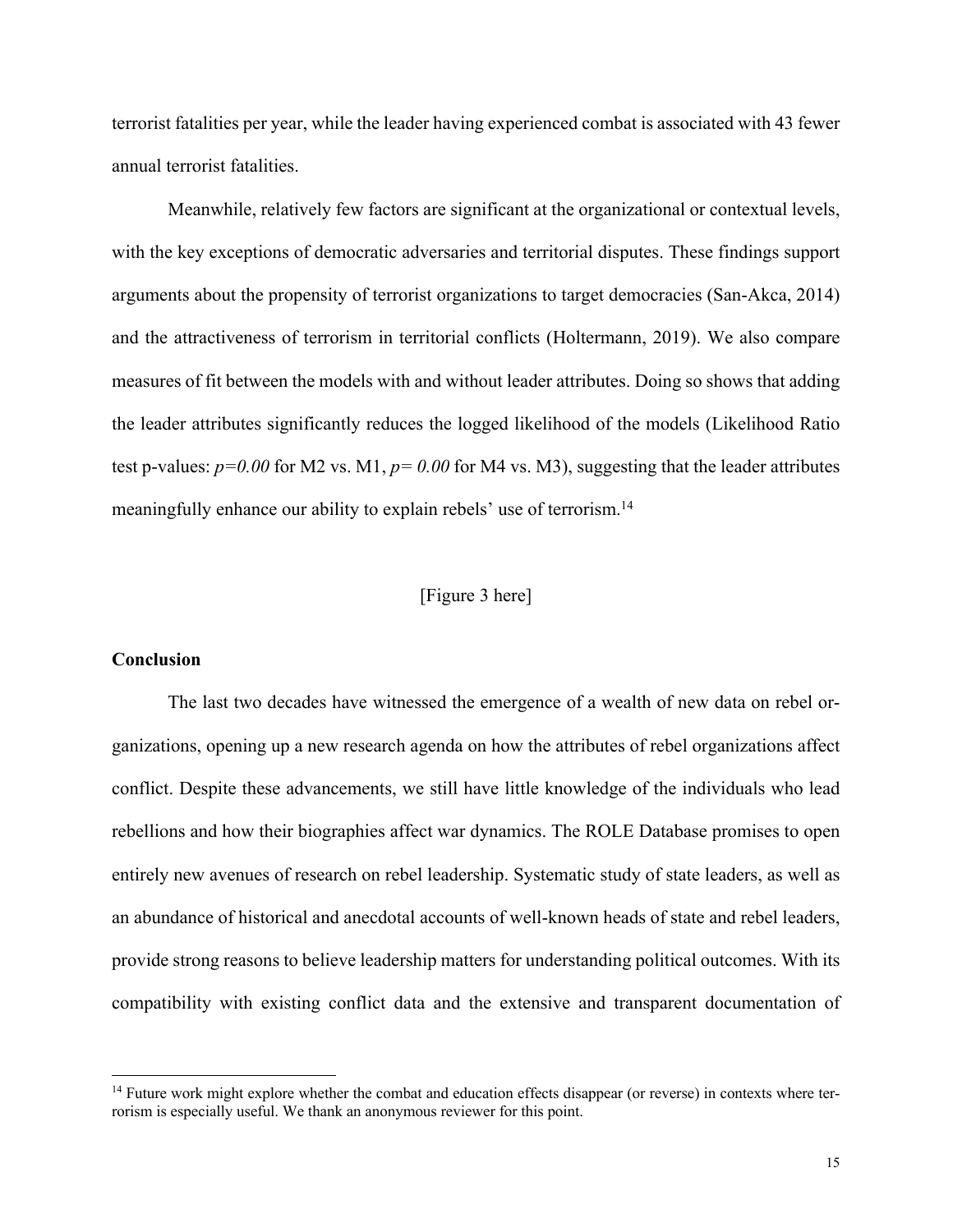sources used in its construction, ROLE allows researchers to ask new questions while building on existing knowledge. Given its focus on individual rebel leaders, the database should also serve as a fruitful nexus between structural, organizational, and micro-level approaches to the study of conflict.

**Replication data**: The database, codebook, and do-file for this article, and the online Appendix, are available at www.prio.org/jpr/datasets. To access all ROLE Database material, including coding supplements for each leader, see www.RebelLeaders.Org. All analyses were conducted using Stata 16.

**Acknowledgments**: For world-class research assistance, we thank Samira Abunemeh, Sarah Ascol, Daniel Bolich, Jure Erlic, Denzel Johnson, Joseph Karle, Sarah Knight, Casey Knott, Raaga Kalva, Eli Mitrani, Amanda Rafael, Ihsan Saleh, Nathan Seder, Elly Shein, Elizabeth Smith, Devin Vanstone, Andrea Winn, and especially Joel Jaffe. We received helpful comments from 2018 APSA annual meeting participants and *JPR*'s editors and anonymous reviewers.

**Funding**: The Scowcroft Institute of International Affairs at Texas A&M University and The Ohio State University Political Science Department supported data collection for this project.

#### **References**

Abadie, Alberto (2006) Poverty, Political Freedom, and the Roots of Terrorism. *American Economic Review* 96(2): 50-56.

Abrahms, Max (2018) *Rules for Rebels*. Oxford, UK: Oxford University Press.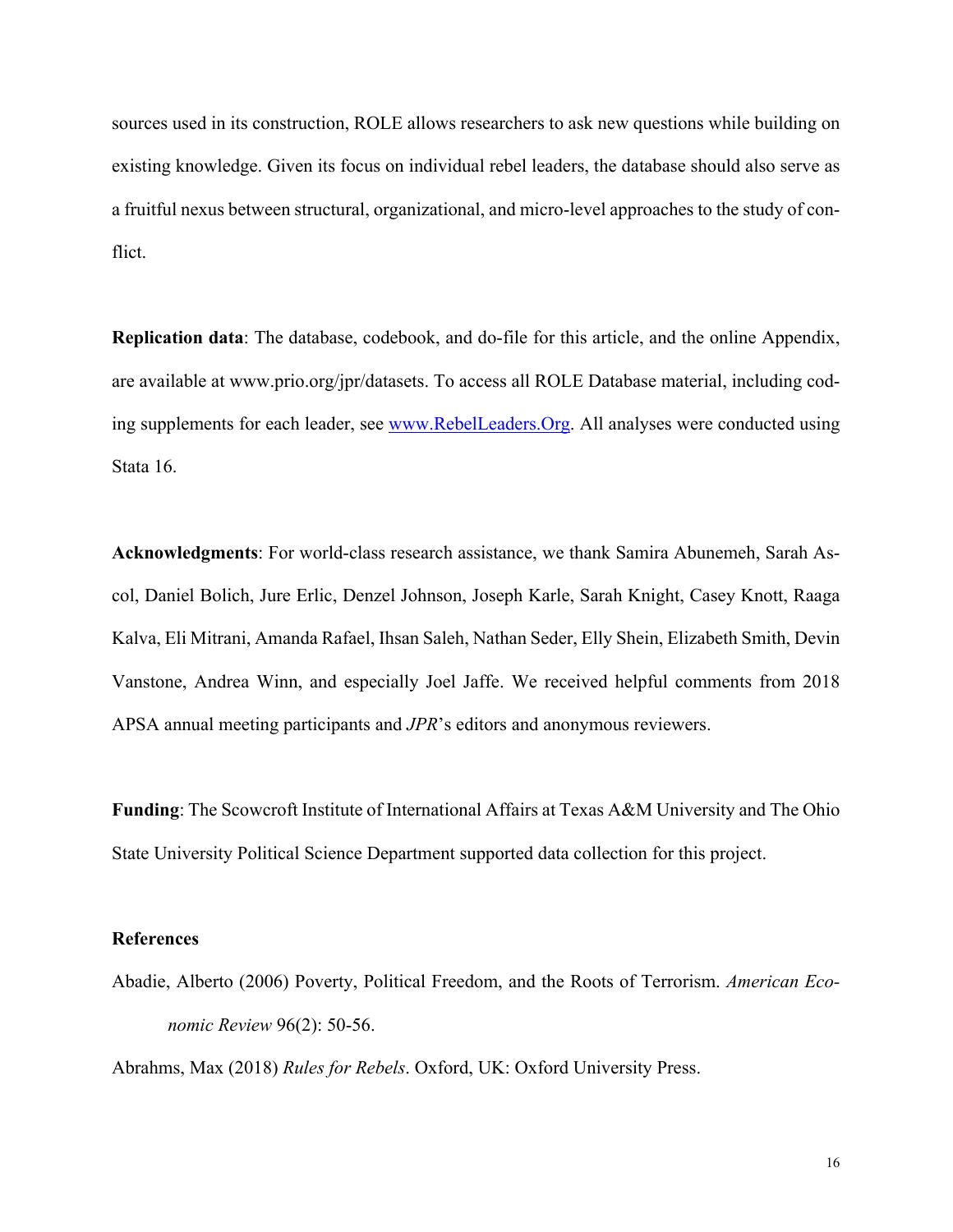- Abrahms, Max, & Philip BS Potter (2015) Explaining Terrorism. *International Organization* 69(2): 311-42.
- Acosta, Benjamin (2019) Reconceptualizing Resistance Organizations and Outcomes. *Journal of Peace Research* 56(5):724-734.

Asal, Victor & R Karl Rethmeyer (2008) Nature of the Beast. *Journal of Politics* 70(2):437-49.

Baltes, Paul (1993) The Aging Mind. *The Gerontologist* 33(5):580-94.

- Braithwaite, Jessica Maves & Kathleen Gallagher Cunningham (2020) When Organizations Rebel: Introducing the Foundations of Rebel Group Emergence (FORGE) Dataset. *International Studies Quarterly* 64(1): 183-193.
- Cunningham, David E., Kristian Skrede Gleditsch & Idean Salehyan (2013) Non-State Actors in Civil Wars: A New Dataset. *Conflict Management and Peace Science* 305(5):516-31.
- Cunningham, Kathleen Gallagher & Katherine Sawyer (2019) Conflict Negotiations and Rebel Leader Selection. *Journal of Peace Research* 56(6):619-634.
- Dahlum, Sirianne & Tore Wig (2019) Educating Demonstrators: Education and Mass Protest in Africa. *Journal of Conflict Resolution* 63(1):3-30.
- Derluguian, Georgi M (2003) *Bourdieu's Secret Admirer in the Caucasus*. Chicago, IL: University of Chicago Press.
- Doctor, Austin (2020) A Motion of No Confidence: Leadership and Rebel Fragmentation. *Journal of Global Security Studies* 5(4):598-616.

Fortna, Virginia Page (2015) Do Terrorists Win? *International Organization* 69(3):519-556.

Fortna, Virginia Page, Nicholas J Lotito & Michael A Rubin (2018) Don't Bite the Hand that Feeds. *International Studies Quarterly* 62:782-794.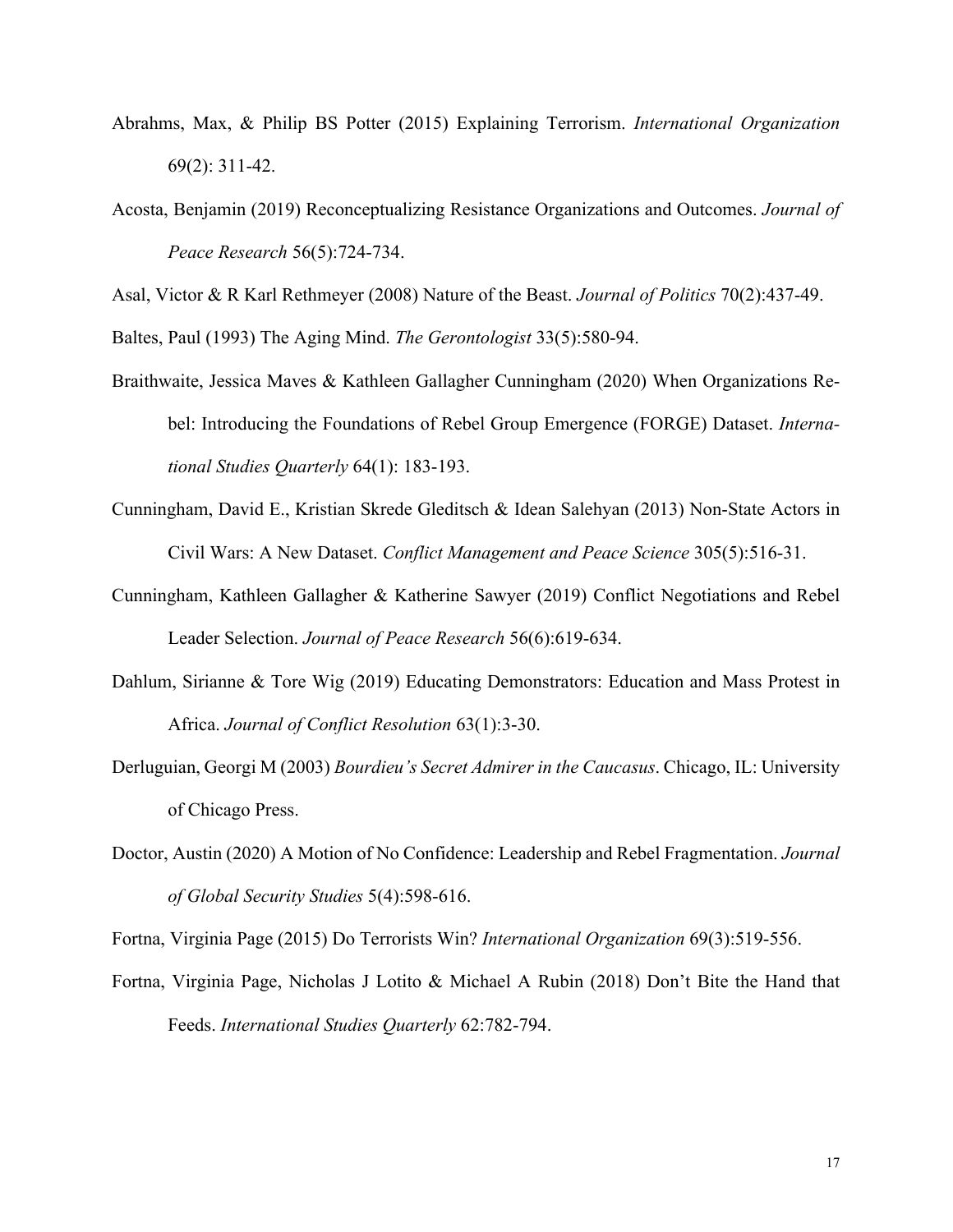- Gift, Thomas & Daniel Krcmaric (2017) Who Democratizes? *Journal of Conflict Resolution* 61(3):671-701.
- Gleditsch, Nils Petter, Peter Wallensteen, Mikael Eriksson, Margareta Sollenberg & Håvard Strand (2002) Armed Conflict 1946-2001. *Journal of Peace Research* 39(5):615-637.
- Goemans, Henk E, Kristian Skrede Gleditsch & Giacomo Chiozza (2009) Introducing Archigos. *Journal of Peace Research* 46(2):269-83.
- Guerra-Carillo, Belen, Kiefer Katovich & Silvia A. Bunge (2017) Does Higher Education Hone Cognitive Functioning and Learning Efficacy? *PLOS ONE* 12(8):0182276.
- Hartman, Alexandra C & Benjamin S Morse (2020) Violence, Empathy and Altruism: Evidence from the Ivorian Refugee Crisis in Liberia. *British Journal of Political Science* 50(2): 731- 55.
- Holtermann, Helge (2019) Diversionary Rebel Violence in Territorial Civil War. *International Studies Quarterly* 63(2): 215-30.
- Hoover Green, Amelia (2015) The Commander's Dilemma. *Journal of Peace Research* 53(5):619- 632.
- Horowitz, Michael, Allan C Stam & Cali Ellis (2015) *Why Leaders Fight*. Cambridge, UK: Cambridge University Press.
- Huang, Reyko (2016) *The Wartime Origins of Democratization*. Cambridge, UK: Cambridge University Press.
- Huang, Reyko, Daniel Silverman & Benjamin Acosta (forthcoming) Friends in the Profession: Rebel Leaders, International Social Networks, and External Support for Rebellion. *International Studies Quarterly.*

Institute for Conflict Management (N.D.) *South Asia Terrorism Portal* (www.satp.org).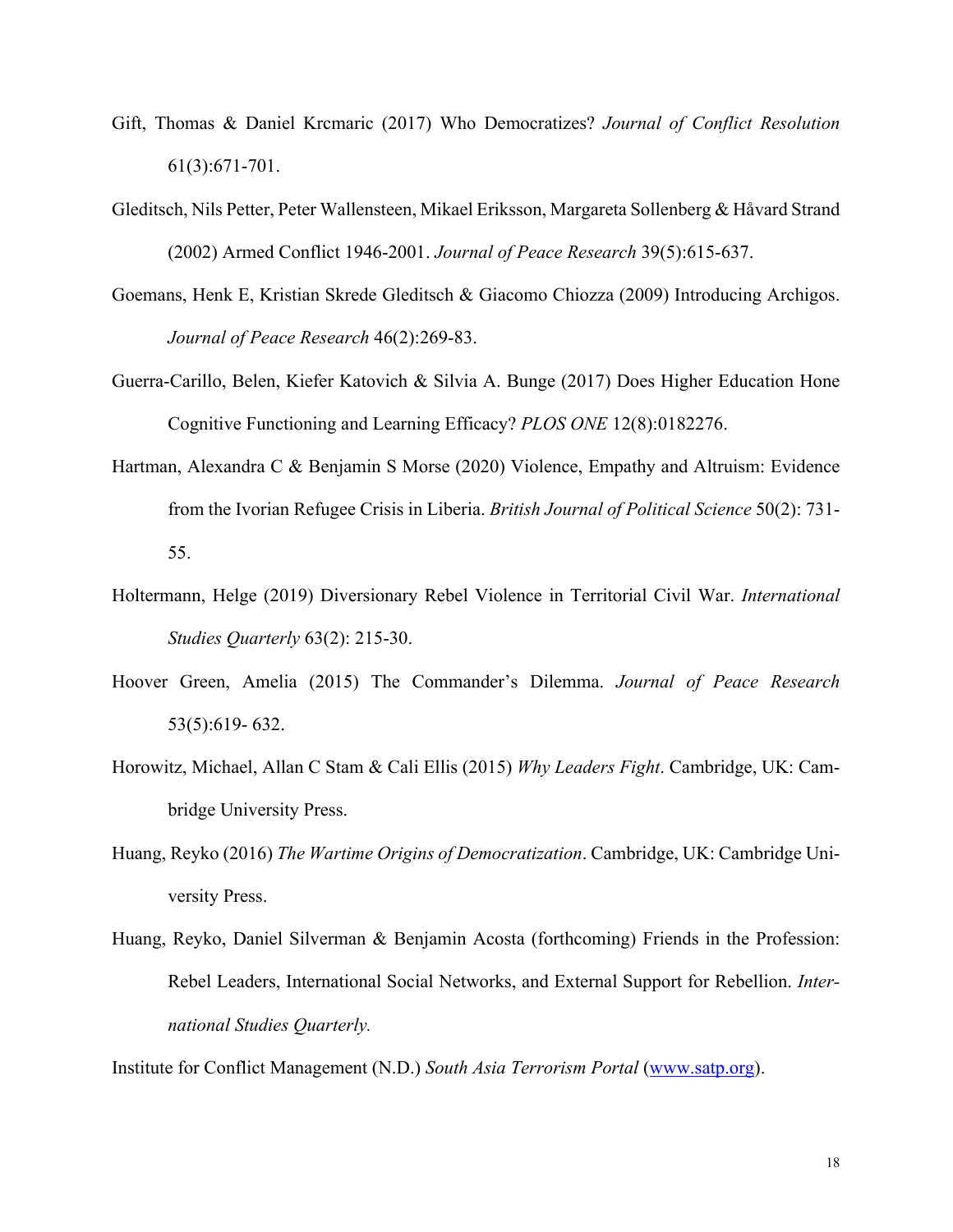Kertzer, Joshua & Brian C Rathbun (2015) Fair is Fair. *World Politics* 67(4):613-55.

- Krcmaric, Daniel, Stephen C Nelson & Andrew Roberts (2020) Studying Leaders and Elites: The Personal Biography Approach. *Annual Review of Political Science* 23:8.1-8.19.
- Lutmar, Carmela & Lesley Terris (2019) Introducing a New Dataset on Leadership Change in Rebel Groups, 1946–2010. *Journal of Peace Research* 56(2):306-315.
- Morris, Aldon & Suzanne Staggenborg (2004) Leadership in Social Movements. In *The Blackwell Companion to Social Movements*, eds. David Snow, Sarah Soule & Hanspeter Kriesi. Hoboken, NJ: Blackwell Publishing.
- Newton, Michael (2014) *Famous Assassinations in World History.* Santa Barbara, CA: ABC-CLIO.
- Prorok, Alyssa K (2016) Leader Incentives and Civil War Outcomes. *American Journal of Political Science* 60(1):70-84.
- Prorok, Alyssa K (2018) Led Astray: Leaders and the Duration of Civil War. *Journal of Conflict Resolution* 62(6):1179-1204.

Reno, William (2011) *Warfare in Independent Africa*. New York: Cambridge University Press.

- Salehyan, Idean, David Siroky & Reed M Wood (2014) External Rebel Sponsorship and Civilian Abuse. *International Organization* 68(3): 633-661.
- San-Akca, Belgin (2014) Democracy and Vulnerability. *Journal of Conflict Resolution* 58(4): 1285-1310.

Saunders, Elizabeth (2011) *Leaders at War*. Ithaca, NY: Cornell University Press.

Silverman, Daniel, Karl Kaltenthaler & Munqith Dagher (forthcoming) Seeing is Disbelieving: The Depths and Limits of Factual Misinformation in War. *International Studies Quarterly*. DOI: https://doi.org/10.1093/isq/sqab002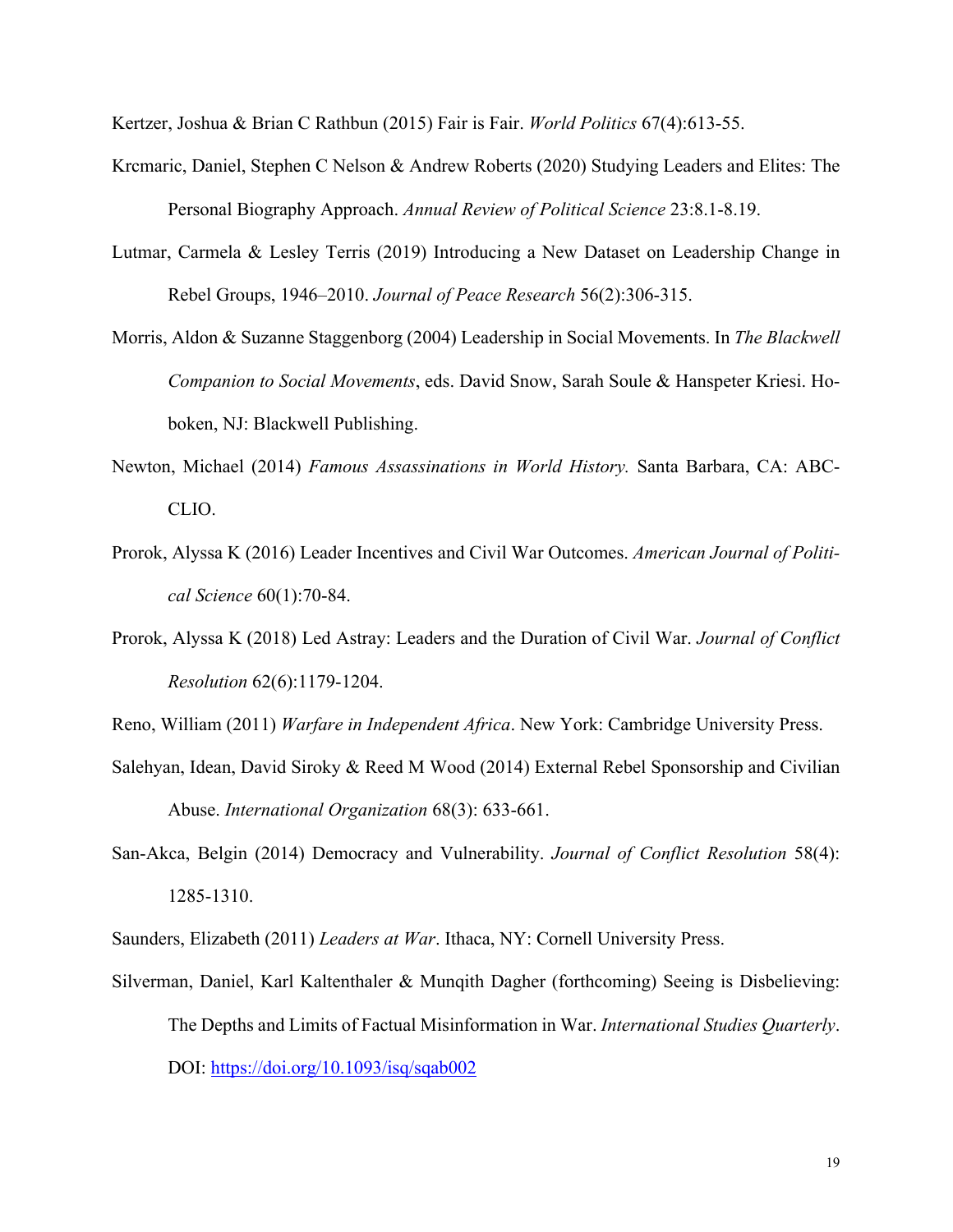Stanton, Jessica (2016) *Violence and Restraint in Civil War*. Cambridge, UK: Cambridge University Press.

Waltz, Kenneth (1959) *Man, the State, and War*. New York, NY: Columbia University Press.

Wood, Reed and Jakana Thomas (2017) Women on the Frontline. *Journal of Peace Research* 54(1):31-46.

BENJAMIN ACOSTA, PhD in Political Science (Claremont, 2014); Chief Data Officer, Arcturus Intelligence. Research focus on political violence and resistance, data collection, and data decay.

REYKO HUANG, PhD in Political Science (Columbia, 2012); Associate Professor, Texas A&M University; research focus on armed conflict and international politics, rebel governance, and rebel diplomacy.

DANIEL SILVERMAN, PhD in Political Science (Ohio State, 2017); Assistant Professor, Carnegie Mellon University; research focus on international security, political psychology, and the politics of the Middle East and Islamic world.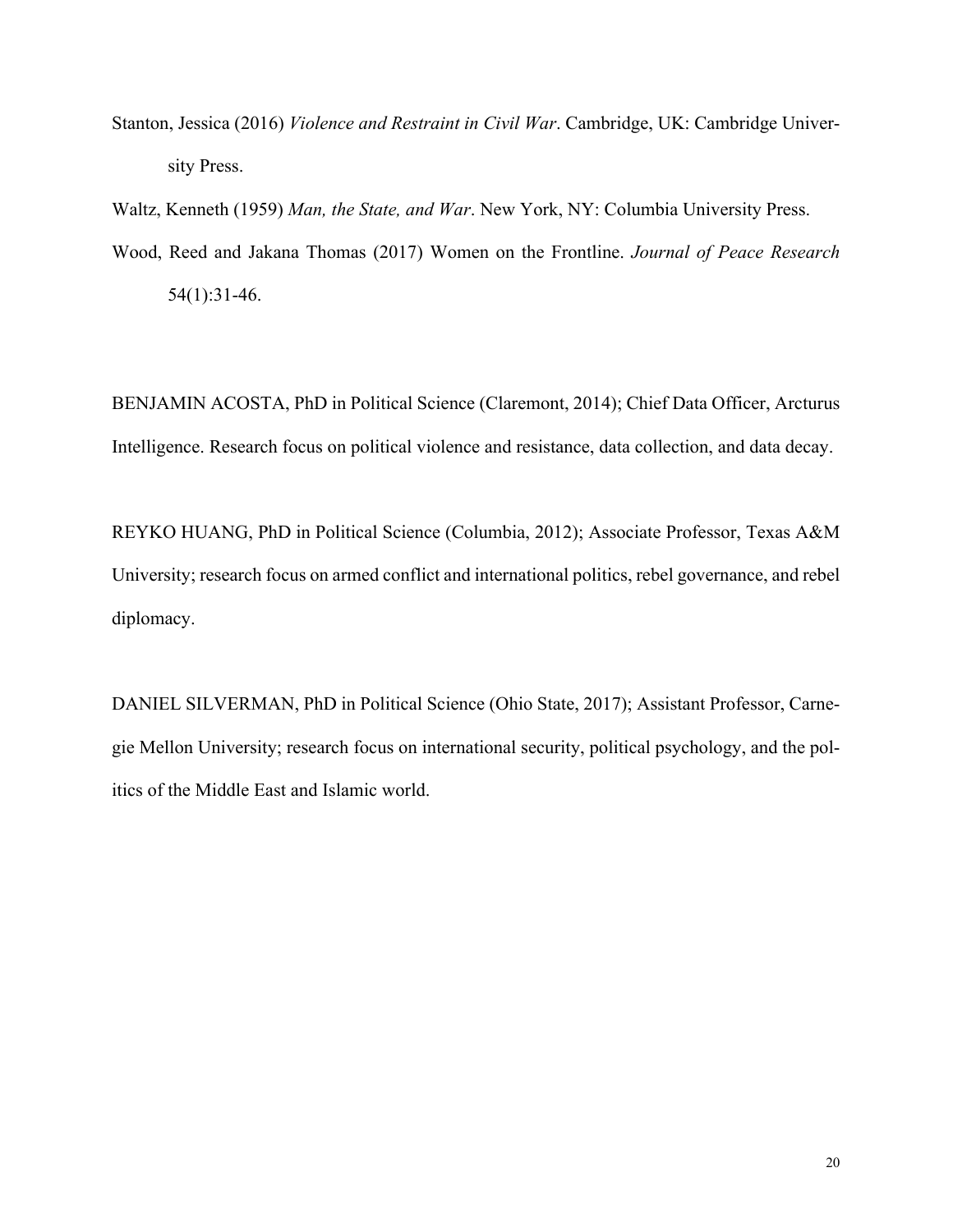|                       | n   | Mean | <b>SD</b> | Range |
|-----------------------|-----|------|-----------|-------|
| General               |     |      |           |       |
| Birth year            | 413 |      |           |       |
| Gender                | 488 |      |           |       |
| Death year            | 227 |      |           |       |
| Deceased              | 429 | 0.52 | 0.50      | 0 1   |
| Power-sharing         | 443 | 0.14 | 0.35      | 0 1   |
| Education             |     |      |           |       |
| No primary            | 354 | 0.03 | 0.17      | 0 1   |
| Primary               | 354 | 0.08 | 0.27      | 0 1   |
| Secondary             | 354 | 0.20 | 0.40      | 0 1   |
| Bachelor's            | 354 | 0.49 | 0.50      | 0 1   |
| Master's              | 354 | 0.12 | 0.32      | 0 1   |
| Doctorate             | 354 | 0.09 | 0.29      | 0 1   |
| Western education     | 347 | 0.19 | 0.39      | 0 1   |
|                       |     |      |           |       |
| Religion              |     |      |           |       |
| Christian             | 403 | 0.40 | 0.49      | 0 1   |
| Muslim                | 403 | 0.49 | 0.50      | 0 1   |
| Hindu                 | 403 | 0.05 | 0.22      | 0 1   |
| <b>Buddhist</b>       | 403 | 0.04 | 0.20      | 0 1   |
| Other                 | 403 | 0.01 | 0.11      | 0 1   |
| None                  | 403 | 0.01 | 0.12      | 0 1   |
| Pre-Leader occupation |     |      |           |       |
| Teacher               | 395 | 0.13 | 0.34      | 0 1   |
| Journalist            | 395 | 0.03 | 0.18      | 0 1   |
| Lawyer                | 395 | 0.02 | 0.12      | 0 1   |
| Engineer              | 395 | 0.02 | 0.14      | 0 1   |
| Medicine              | 395 | 0.03 | 0.17      | 0 1   |
| Sciences              | 395 | 0.01 | 0.11      | 0 1   |
|                       | 395 | 0.01 | 0.07      | 0 1   |
| Agriculture           | 395 |      |           |       |
| Military              |     | 0.16 | 0.36      | 0 1   |
| Religion              | 395 | 0.05 | 0.23      | 0 1   |
| Labor                 | 395 | 0.03 | 0.18      | 0 1   |
| Activist              | 395 | 0.22 | 0.42      | 0 1   |
| Politician            | 395 | 0.10 | 0.30      | 0 1   |
| Writer                | 395 | 0.02 | 0.14      | 0 1   |
| Economics             | 395 | 0.00 | 0.05      | 0 1   |
| Aristocrat            | 395 | 0.00 | 0.05      | 0 1   |
| Police                | 395 | 0.02 | 0.12      | 0 1   |
| <b>Business</b>       | 395 | 0.05 | 0.21      | 0 1   |
| Other                 | 395 | 0.11 | 0.31      | 0 1   |
| Leadership entry      |     |      |           |       |
| Founded               | 447 | 0.38 | 0.49      | 0 1   |
| Appointed             | 447 | 0.24 | 0.43      | 0 1   |
| Elected               | 447 | 0.16 | 0.37      | 0 1   |
| Seized                | 447 | 0.03 | 0.18      | 0 1   |
| Unclear               | 447 | 0.18 | 0.39      | 0 1   |
|                       |     |      |           |       |

# **Table I. Summary statistics on variables in ROLE Database**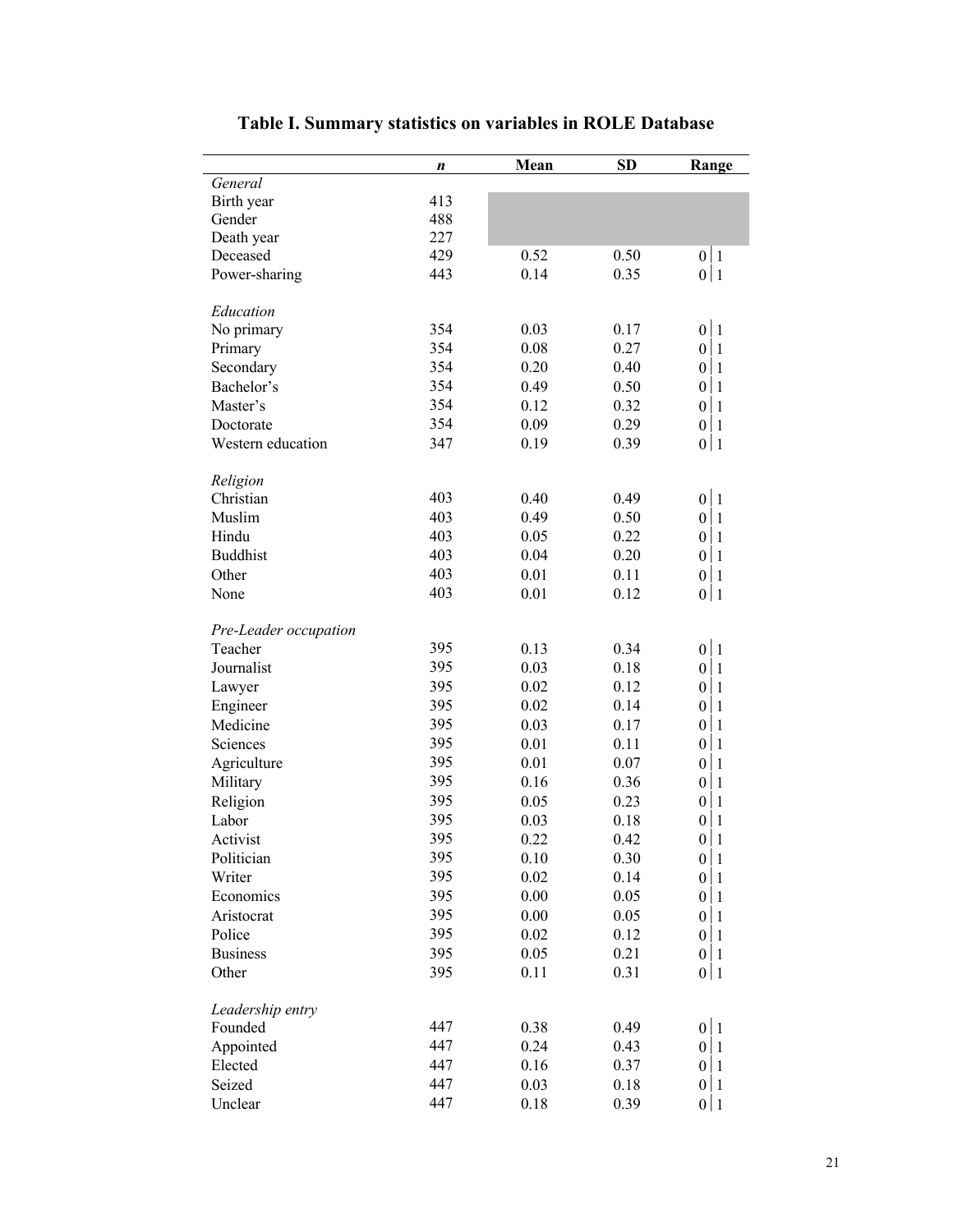| Entry age                | 399 | 41.09 | 12.94 | 9 113                            |
|--------------------------|-----|-------|-------|----------------------------------|
| Personal                 |     |       |       |                                  |
| Married                  | 371 | 0.86  | 0.35  | 0 1                              |
| Children                 | 363 | 0.78  | 0.41  | 0 1                              |
| Polyglot                 | 403 | 0.07  | 0.26  | 0 1                              |
| Physical health          | 397 | 0.05  | 0.22  | $\boldsymbol{0}$<br>  1          |
| Mental health            | 395 | 0.01  | 0.09  | 0 1                              |
| Political                |     |       |       |                                  |
| Military experience      | 392 | 0.31  | 0.46  | 0 1                              |
| Rebel experience         | 412 | 0.54  | 0.50  | 0 1                              |
| Political affiliation    | 393 | 0.71  | 0.46  | $\boldsymbol{0}$<br>$\vert$ 1    |
| Govt. experience         | 401 | 0.26  | 0.44  | $\mathbf{1}$<br>$\theta$         |
| Elite family             | 250 | 0.38  | 0.49  | $\mathbf{1}$<br>$\boldsymbol{0}$ |
| Imprisonment             | 406 | 0.28  | 0.45  | $\vert$ 1<br>$\theta$            |
| Assassination attempt    | 374 | 0.03  | 0.18  | 0 1                              |
| Combat experience        | 359 | 0.46  | 0.50  | 0 1                              |
| International experience |     |       |       |                                  |
| Study abroad             | 375 | 0.38  | 0.49  | 0 1                              |
| Military training abroad | 362 | 0.27  | 0.45  | 0 1                              |
| Work abroad              | 380 | 0.15  | 0.36  | 0 1                              |
| Exile                    | 401 | 0.25  | 0.43  | 0 1                              |
| Death                    |     |       |       |                                  |
| Disease/natural          | 409 | 0.23  | 0.42  | 0 1                              |
| <b>KIA</b>               | 409 | 0.07  | 0.25  | 0 1                              |
| State assassination      | 409 | 0.08  | 0.27  | 0 1                              |
| Rival assassination      | 409 | 0.04  | 0.19  | $\mathbf{1}$<br>$\boldsymbol{0}$ |
| Executed                 | 409 | 0.02  | 0.13  | $\overline{1}$<br>$\overline{0}$ |
| Fratricide               | 409 | 0.01  | 0.09  | $\mathbf{1}$<br>$\theta$         |
| Accident                 | 409 | 0.02  | 0.13  | $\boldsymbol{0}$<br>$\mathbf{1}$ |
| Suicide                  | 409 | 0.00  | 0.07  | $\boldsymbol{0}$<br>$\mathbf{1}$ |
| Homicide                 | 409 | 0.00  | 0.05  | $\boldsymbol{0}$<br>$\mathbf{1}$ |
| External assassination   | 409 | 0.04  | 0.19  | $\boldsymbol{0}$<br>$\vert$ 1    |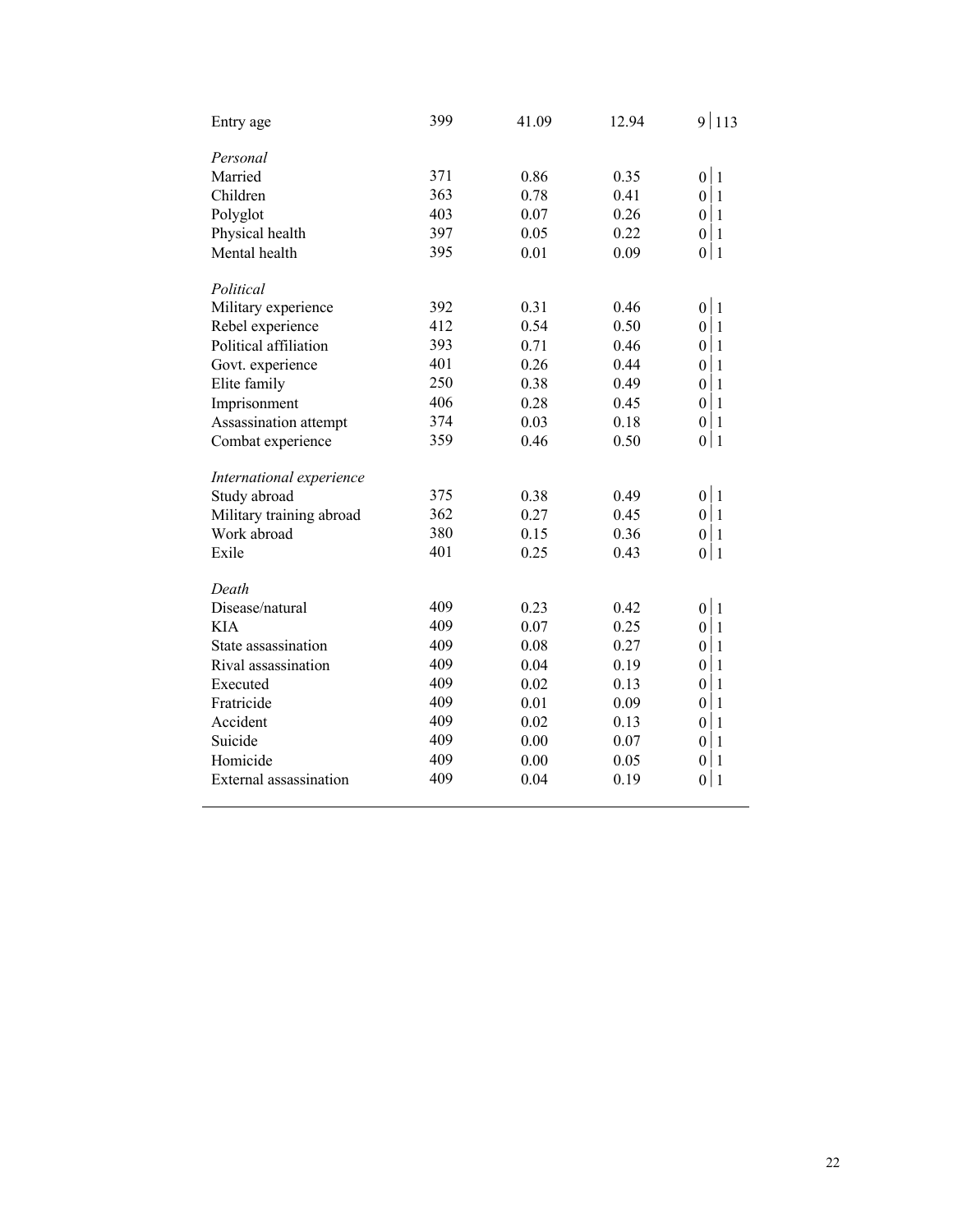

**Figure 1. Rebel leaders' educational attainment**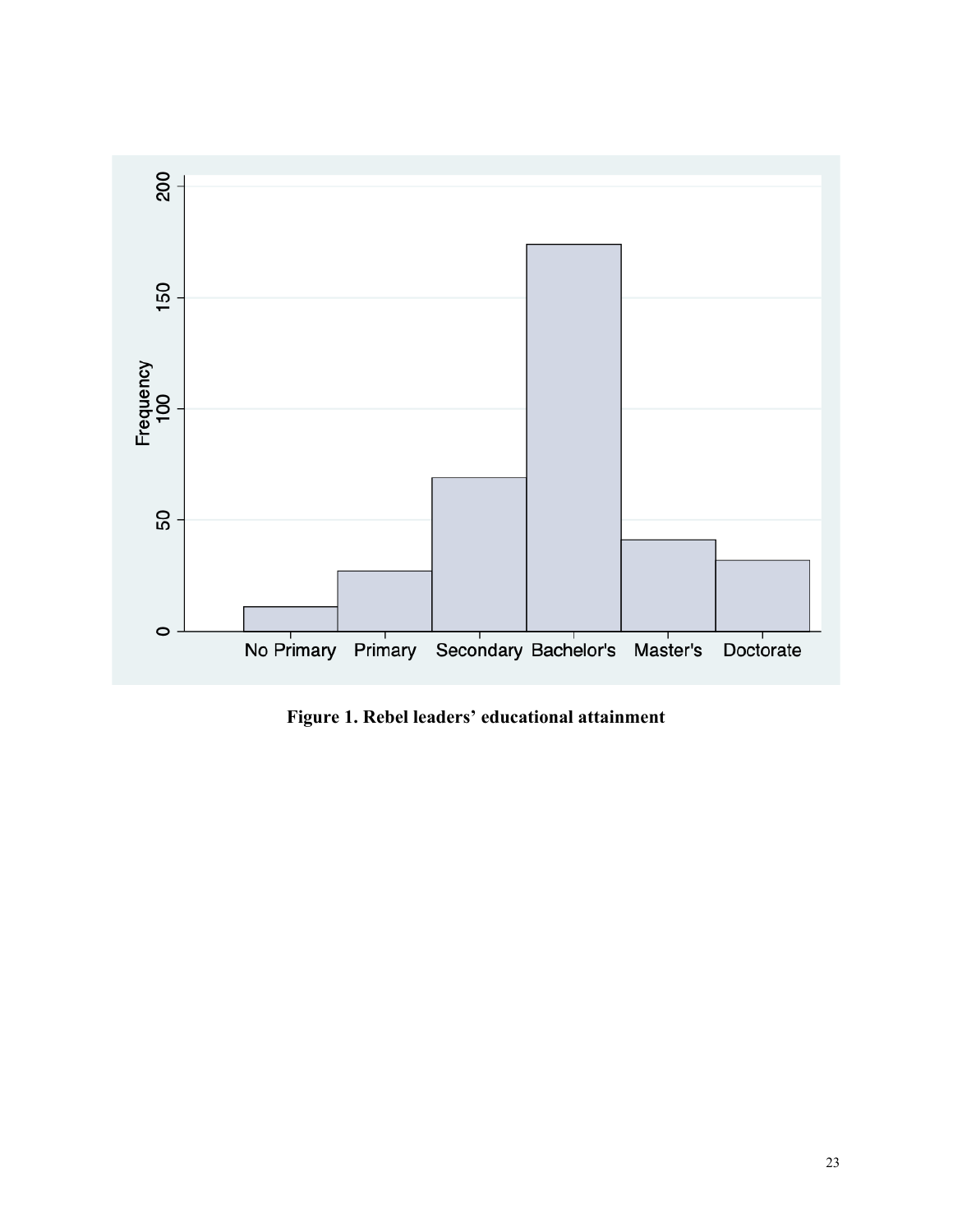

**Figure 2. Rebel leaders' age at start of leadership**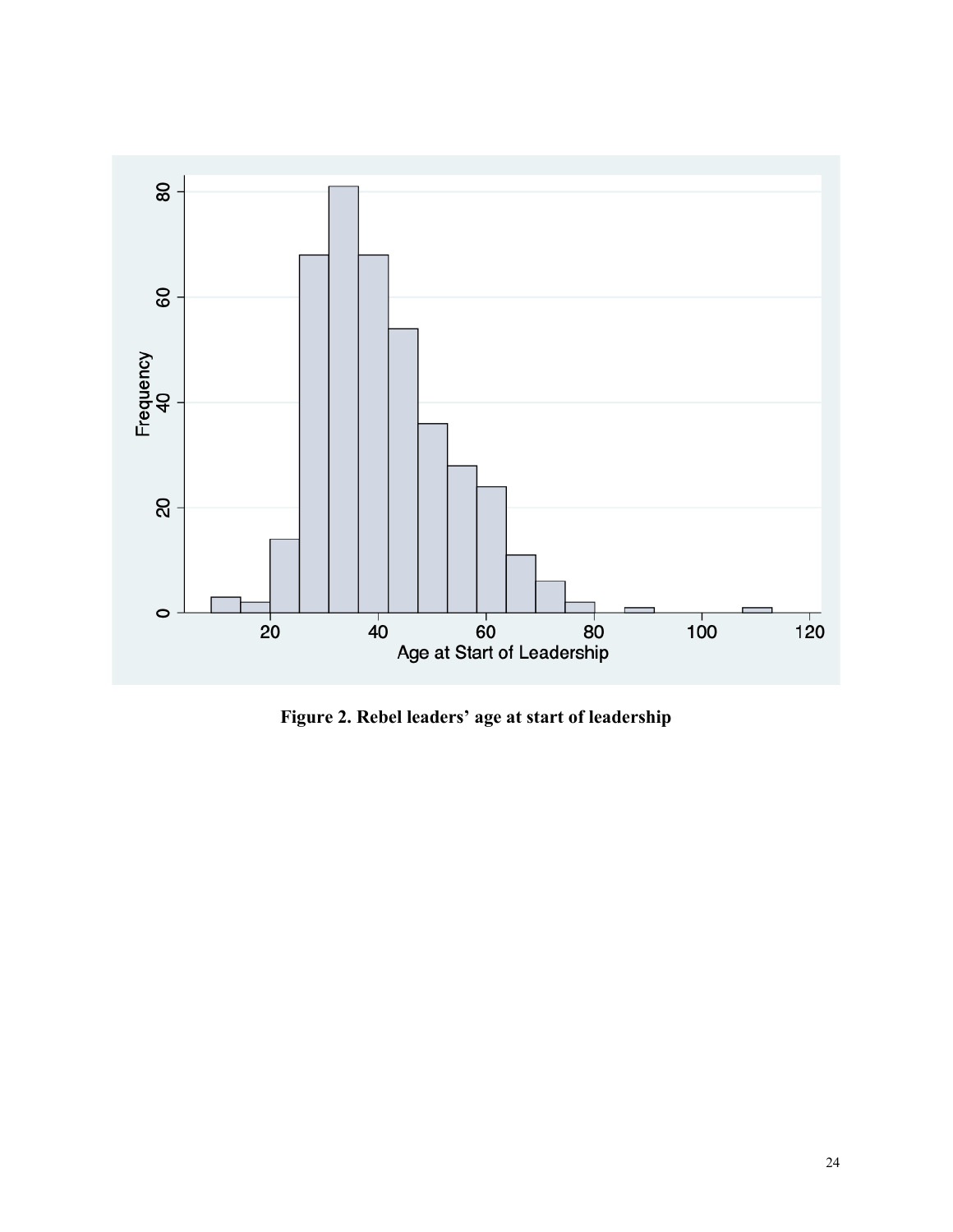|                                | (M1)                        | (M2)                        | (M3)                 | (M4)                 |
|--------------------------------|-----------------------------|-----------------------------|----------------------|----------------------|
|                                | <b>Terrorist fatalities</b> | <b>Terrorist fatalities</b> | Terrorist fatalities | Terrorist fatalities |
| <b>Leader attributes</b>       |                             |                             |                      |                      |
| Education                      |                             | $-0.57***$                  |                      | $-0.48***$           |
|                                |                             | (0.13)                      |                      | (0.13)               |
| Combat experience              |                             | $-2.06***$                  |                      | $-1.62***$           |
|                                |                             | (0.41)                      |                      | (0.37)               |
| Age                            |                             | $-0.02$                     |                      | $-0.03*$             |
|                                |                             | (0.02)                      |                      | (0.01)               |
| Military experience            |                             | $0.90*$                     |                      | $0.68 +$             |
|                                |                             | (0.39)                      |                      | (0.37)               |
| <b>Organizational features</b> |                             |                             |                      |                      |
| Rebel strength                 | 0.34                        | 0.12                        | 0.31                 | 0.15                 |
|                                | (0.39)                      | (0.33)                      | (0.38)               | (0.33)               |
| Rebel centralization           | 0.41                        | 0.15                        | $0.43+$              | 0.28                 |
|                                | (0.26)                      | (0.29)                      | (0.25)               | (0.27)               |
| Foreign support                | $-0.25$                     | $-0.51$                     | $-0.14$              | $-0.30$              |
|                                | (0.37)                      | (0.41)                      | (0.36)               | (0.42)               |
| Natural resource use           | 0.12                        | 0.59                        | 0.25                 | 0.68                 |
|                                | (0.50)                      | (0.48)                      | (0.47)               | (0.47)               |
| <b>Contextual factors</b>      |                             |                             |                      |                      |
| GDP per capita                 | 0.00                        | 0.00                        | 0.00                 | 0.00                 |
|                                | (0.00)                      | (0.00)                      | (0.00)               | (0.00)               |
| Polity score                   | $0.16**$                    | $0.19***$                   | $0.16***$            | $0.19***$            |
|                                | (0.05)                      | (0.05)                      | (0.05)               | (0.05)               |
| Territorial dispute            | $1.36**$                    | $1.40**$                    | $1.32**$             | $1.38**$             |
|                                | (0.50)                      | (0.45)                      | (0.46)               | (0.44)               |
| Conflict duration              | 0.02                        | 0.00                        | 0.02                 | 0.01                 |
|                                | (0.04)                      | (0.03)                      | (0.04)               | (0.03)               |
| Constant                       | 1.52                        | 5.61***                     | 1.57                 | 5.25***              |
|                                | (1.01)                      | (1.39)                      | (0.97)               | (1.31)               |
| Observations                   | 1,374                       | 1,004                       | 1,374                | 1,004                |
| Logged likelihood              | $-2967.95$                  | $-2332.96$                  | -3393.05             | $-2682.81$           |

## **Table II. Drivers of rebel organizations' use of terrorism**

Results from negative binomial regression models. M1-M2 use TAC's highest estimate of annual terrorist fatalities, while M3-M4 use its lowest. Robust country-clustered standard errors in parentheses.

\*\*\* p<0.001, \*\* p<0.01, \* p<0.05, + p<0.1